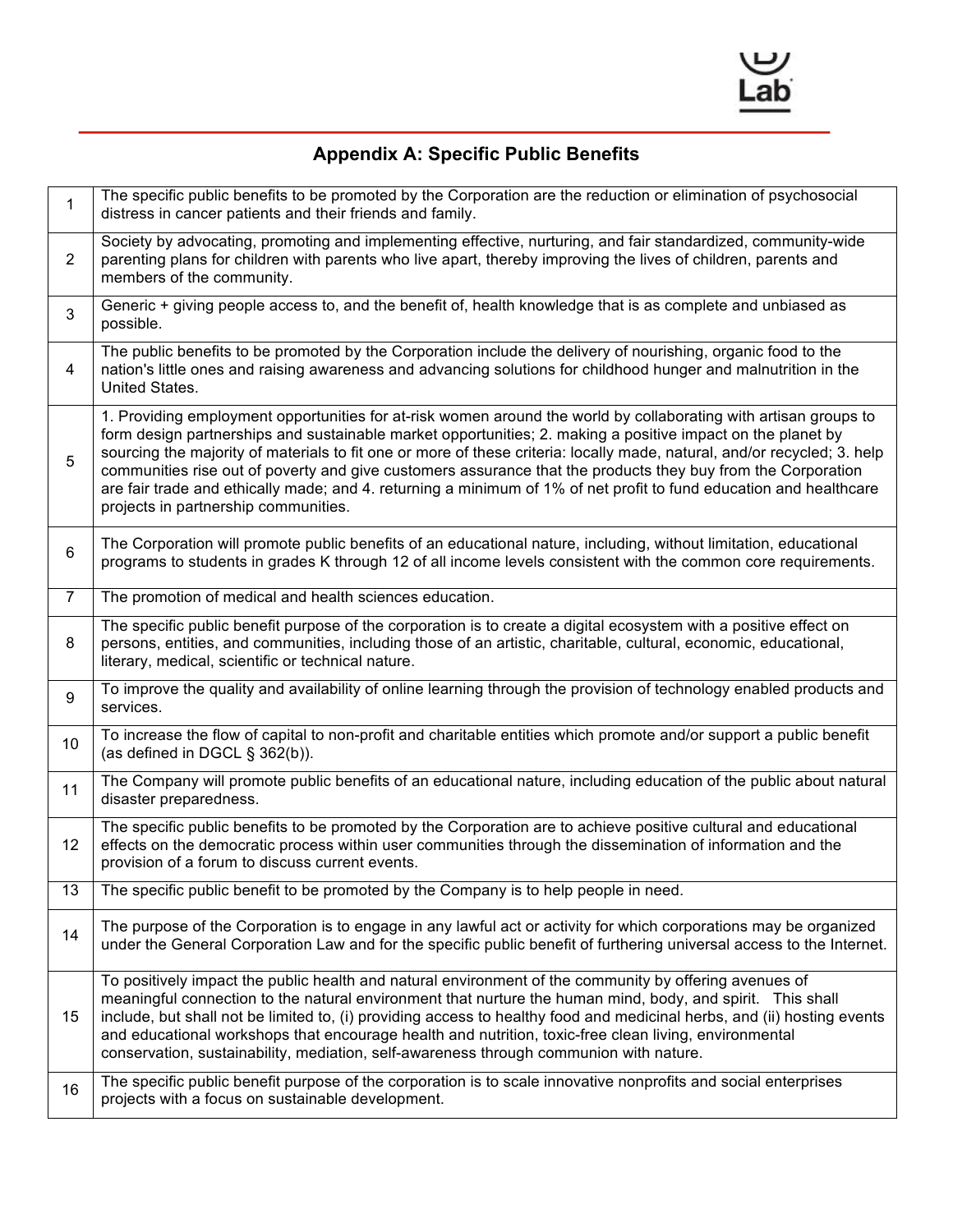| 17 | The specific public benefit purpose of the corporation is to advance equality in health care by helping health care<br>institutions provide the highest quality, more cost-efficient care to their chronic, low income, limited English<br>proficient and uninsured patients.                                                                                                                                                                                                                                                                                                                                                                                                                                                                                                                                                                                                                                                                                                                                                |
|----|------------------------------------------------------------------------------------------------------------------------------------------------------------------------------------------------------------------------------------------------------------------------------------------------------------------------------------------------------------------------------------------------------------------------------------------------------------------------------------------------------------------------------------------------------------------------------------------------------------------------------------------------------------------------------------------------------------------------------------------------------------------------------------------------------------------------------------------------------------------------------------------------------------------------------------------------------------------------------------------------------------------------------|
| 18 | The specific public benefit purpose of the corporation is to assisting individuals, organizations and entire<br>communities to learn about and plan for aging and long term care needs.                                                                                                                                                                                                                                                                                                                                                                                                                                                                                                                                                                                                                                                                                                                                                                                                                                      |
| 19 | The specific public benefit purpose of the corporation is to provide free, open source operating system and<br>applications software for technological and educational advancement.                                                                                                                                                                                                                                                                                                                                                                                                                                                                                                                                                                                                                                                                                                                                                                                                                                          |
| 20 | The nature of the business or purposes to be conducted or promoted is to engage in any lawful act or activity for<br>which public benefit corporations may be organized under the General Corporation Law of the State of Delaware<br>(the "DGCL"), including without limitation to promote the following public benefits: to establish and commercialize<br>a residential energy data service with the dual mission to provide an attractive return for shareholders and to<br>advance the understanding of residential resource use (e.g. energy, water, waste) and to identify market-based<br>opportunities to improve residential resource efficiency, reduce residential carbon emissions, and enable residents<br>to live more sustainably.                                                                                                                                                                                                                                                                           |
| 21 | The specific public benefit purpose of the corporation is to provide tutoring and supplemental education.                                                                                                                                                                                                                                                                                                                                                                                                                                                                                                                                                                                                                                                                                                                                                                                                                                                                                                                    |
| 22 | The specific public benefit purpose of the corporation is education services, namely, providing on-line training<br>materials and self-paced courses of instruction in the field of academic study skills to the US Hispanic/Latino<br>population.                                                                                                                                                                                                                                                                                                                                                                                                                                                                                                                                                                                                                                                                                                                                                                           |
| 23 | The nature of business or purposes to be conducted or promoted is to engage in any lawful act or activity for<br>which corporations may be organized under the General Corporation Law of the State of Delaware (the "Law")<br>including, the purposes of reducing food waste and providing a general public benefit.                                                                                                                                                                                                                                                                                                                                                                                                                                                                                                                                                                                                                                                                                                        |
| 24 | The purpose of the corporation is to socially and economically emposer the tribal artisans, who are at the lowest<br>social strata and face extreme poverty, by offering their unique products to the world.                                                                                                                                                                                                                                                                                                                                                                                                                                                                                                                                                                                                                                                                                                                                                                                                                 |
| 25 | This corporation shall have a specific public benefit purpose of using its business to inspire social and<br>environmental change that results in the improvement of the human condition, increased social consciousness<br>and the amelioration of poverty.                                                                                                                                                                                                                                                                                                                                                                                                                                                                                                                                                                                                                                                                                                                                                                 |
| 26 | The specific public benefit purpose of the corporation is to enable start-up companies to work with a range of<br>stakeholders including but not limited to individuals, businesses, foundations, community organizations, and<br>governments to solve economic, transportation, water, energy, environmental, security and other related problems<br>resulting from urbanization.                                                                                                                                                                                                                                                                                                                                                                                                                                                                                                                                                                                                                                           |
| 27 | The specific public benefit purpose of the corporation is to build healthy communities, create jobs, and combat the<br>social and economic ill effects of chronic joblessness in communities across America-- (i) by facilitating purchases<br>of products manufactured in those communities from American-sourced components and materials through the<br>operation of an online retail marketplace and other channels of sales and marketing and by other means; (ii) by<br>conducting and supporting educational and informational campaigns informing buyers of the economic and social<br>benefits of purchasing products manufactured in American communities from American-sources components and<br>materials, and (iii) by supporting the training of veterans and other Americans in skilled manufacturing jobs in the<br>production of such products; (iv) by advocating the adoption by governments and public and private organizations<br>of policies facilitating and favoring the purchase of such products. |
| 28 | The purpose of this corporation is to engage in any lawful act or activity for which corporations may be organized<br>under the General Corporation Law of Delaware (the "DGCL"), and to promote the best interests of those<br>materially affected by the corporation's conduct and the public benefit of professionals involved in the travel<br>industry. The corporation will provide education mentorship, business development and community building for<br>travel industry professionals on a global basis.                                                                                                                                                                                                                                                                                                                                                                                                                                                                                                          |
| 29 | In addition, the Corporation has the purpose of creating a general public benefit in accordance with Section 362(a)<br>of the DGCL, in particular by developing, distributing and promoting a low-cost and easy-to-use mobile application<br>to enhance financial literacy among underserved communities worldwide.                                                                                                                                                                                                                                                                                                                                                                                                                                                                                                                                                                                                                                                                                                          |
| 30 | The corporation is formed with the purpose of creating general public benefit through impact investing in<br>companies representing various sectors, including safety and security, energy and the environment, healthcare<br>and sustainable resources.                                                                                                                                                                                                                                                                                                                                                                                                                                                                                                                                                                                                                                                                                                                                                                     |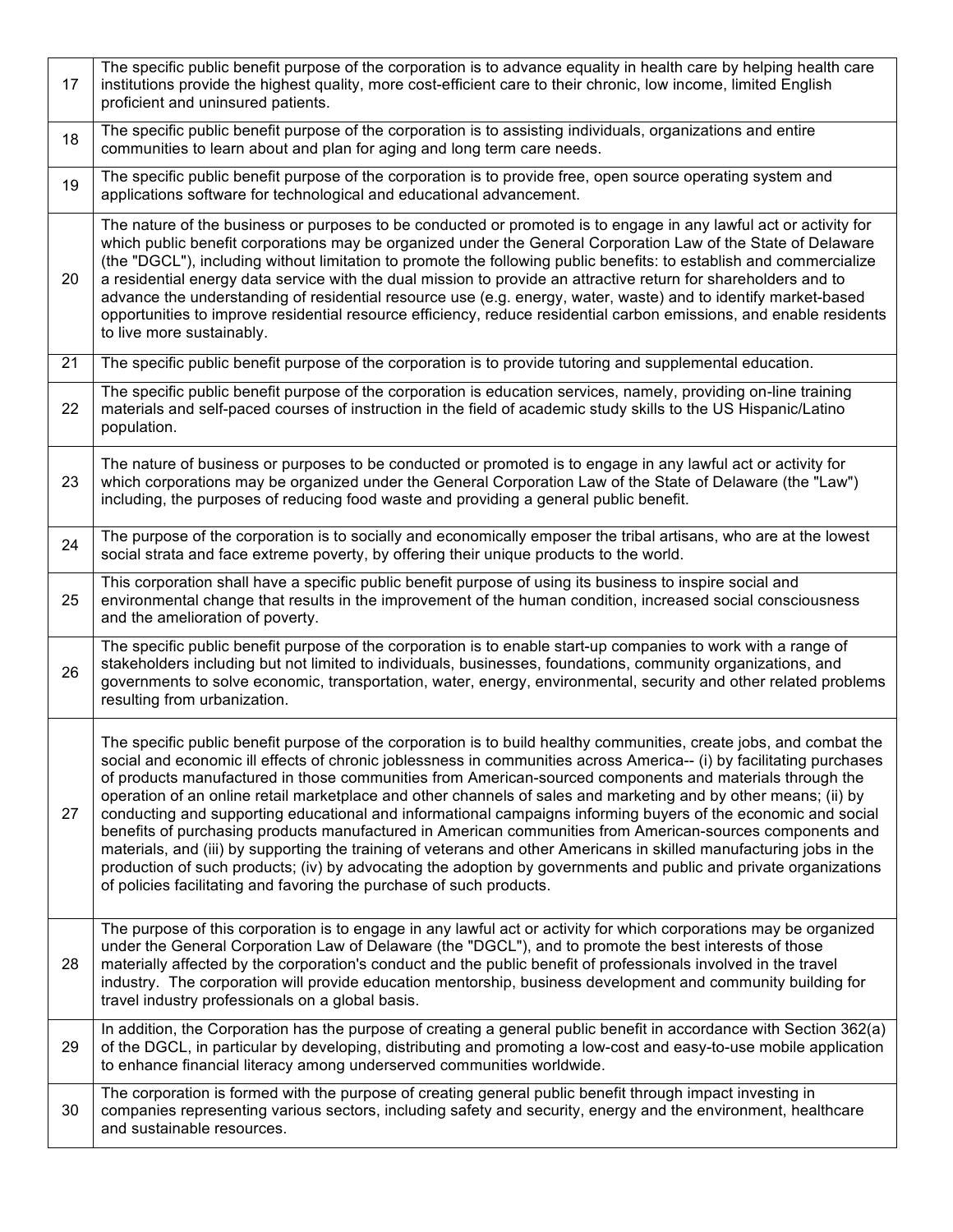| 31 | The specific public benefit purpose of the corporation is to (a) establish a set of internationally-recognized<br>standards -- the WELL Building Standard -- for buildings and communities to ensure that living and work spaces<br>are designed and built to protect and improve the health and wellness of their inhabitants; (b) research, test and<br>improve on the WELL Building Standard; and (c) promote the creation of healthier homes, schools, hotels, offices<br>and other spaces to improve macro public health.                                                   |
|----|----------------------------------------------------------------------------------------------------------------------------------------------------------------------------------------------------------------------------------------------------------------------------------------------------------------------------------------------------------------------------------------------------------------------------------------------------------------------------------------------------------------------------------------------------------------------------------|
| 32 | The specific public benefit purpose of the Corporation is to accelerate high-impact businesses innovating in<br>business, science and technology with the potential to make a positive social or environmental impact on the<br>world.                                                                                                                                                                                                                                                                                                                                           |
| 33 | The Corporation is a public benefit corporation. The purposes of the Corporation are (i) to organize and<br>democratize the world's medical knowledge and make it generally accessible, including without limitation in<br>support of healthcare providers and individuals with an emphasis on those with the greatest access challenges,<br>and (ii) to engage in any lawful act or activity for which a corporation may be organized under Delaware General<br>Corporation Law (including without limitation in support of the purpose set forth in the foregoing clause (i)). |
| 34 | The specific public benefit purpose of the corporation is to create a positive economic benefit for qualified U.S.<br>military Veterans by providing equity capital grants required to secure financing for purchase of franchise<br>businesses.                                                                                                                                                                                                                                                                                                                                 |
| 35 | Additionally, the corporation shall have a purpose of promoting a specific public benefit, namely increasing the<br>flow of capital to entities with a purpose to benefit society or the environment.                                                                                                                                                                                                                                                                                                                                                                            |
| 36 | The corporation is formed for the purpose of, but is not limited to, the specific public benefit of providing<br>educational and cultural activities to youth in underserved communities.                                                                                                                                                                                                                                                                                                                                                                                        |
| 37 | The specific public benefit purpose of the corporation is to provide and promote sustainable product end-of-life<br>(EOL) waste recycling solutions by creating and operating IT systems and other related programs for stakeholders<br>and governments to achieve positive environmental results.                                                                                                                                                                                                                                                                               |
| 38 | The specific public benefit purpose of the corporation is enhance scientific collaboration to catalyze novel<br>treatments for pediatric aortic stenosis and related disorders.                                                                                                                                                                                                                                                                                                                                                                                                  |
| 39 | In pursuing any business, trade or activity which may lawfully be conduct by the Corporation, the Corporation shall<br>promote a specific public benefit having a material positive effect (or reduction of negative effects), on health, the<br>environment, worker's rights, local economies, and consumer advocacy and transparency of Corporation's local,<br>national, state and world community.                                                                                                                                                                           |
| 40 | The specific public benefit that the Corporation will promote is to increase the social and environmental<br>sustainability and positive social impact of tourism activities.                                                                                                                                                                                                                                                                                                                                                                                                    |
| 41 | The Company shall have the specific public benefit purpose of enabling organizations and individuals to rent,<br>share and track assets in order to provide a material positive impact on the environment and society by reducing<br>over-consumption and waste. Additional public benefits may be further specified from time to time in the Bylaws<br>of the Corporation by a resolution or resolutions of the Board of Directors of the Corporation.                                                                                                                          |
| 42 | The specific public benefit that the Corporation will promote is the creation of economic and employment<br>opportunities in developing countries by catalyzing sustainable small business growth through the provision of<br>Web marketing and other cloud based solutions and services.                                                                                                                                                                                                                                                                                        |
| 43 | The specific public benefit purpose of the corporation is to improve the quality of life of the aging and their families.                                                                                                                                                                                                                                                                                                                                                                                                                                                        |
| 44 | The specific public benefit purpose of the corporation is to provide counseling, counselor training, & wellness<br>seminars to the community.                                                                                                                                                                                                                                                                                                                                                                                                                                    |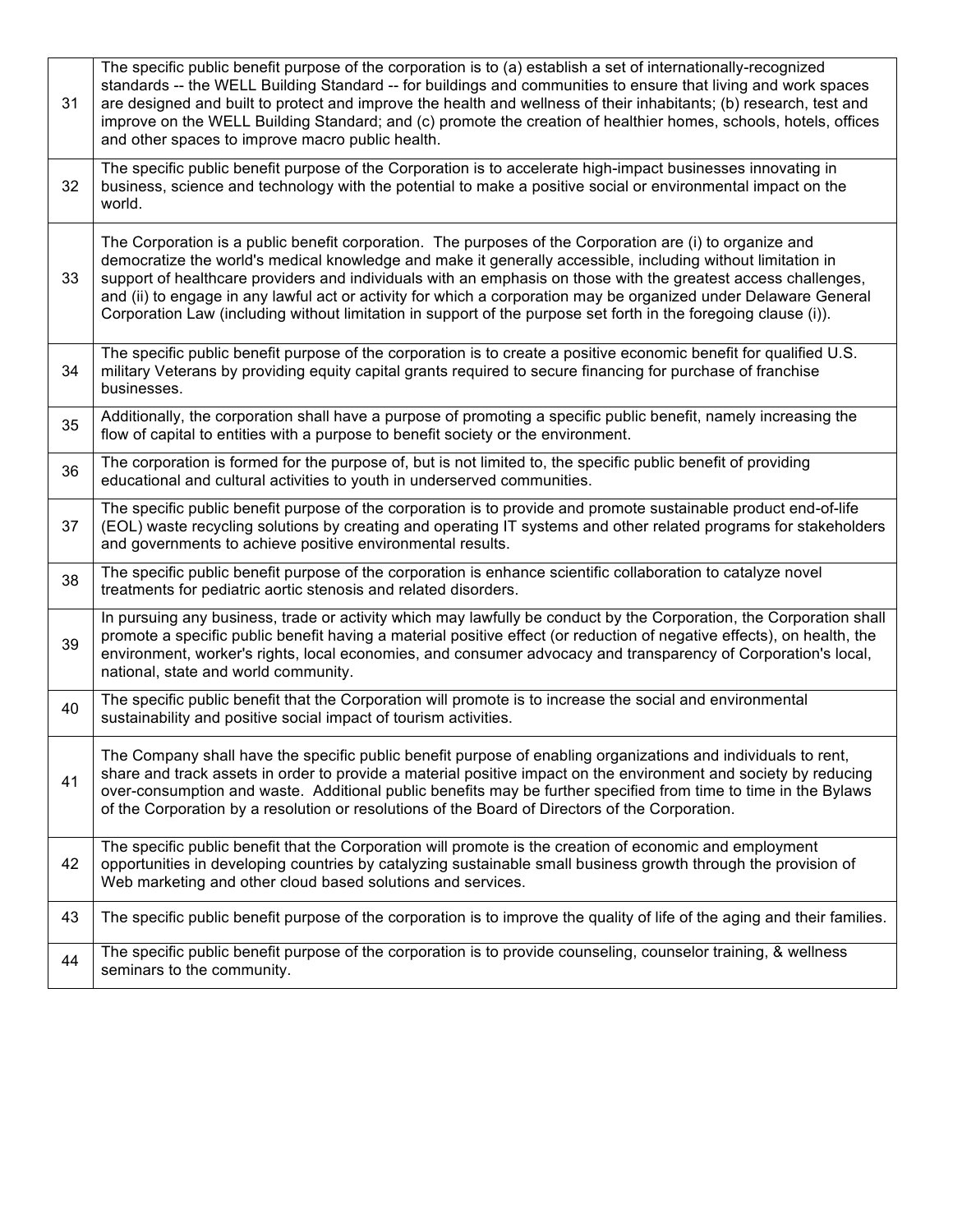| 45 | The Corporation is organized, and shall at all times be operated for the following purposes, theintent of which is to<br>benefit the public at large: To create an immersive online marketing platform to allow customers to learn about,<br>review, and purchase products and services manufactures, designed, and produced by socially responsible<br>companies whose mission is to further the general benefit of society. Second World, PBC aims to provide a public<br>benefit by creating a material positive impact onsociety and the environment, taken as a whole, assessed against<br>a third-party standard, from the business and operations of a benefit corporation, and more specifically defined as<br>follows:1. fostering economic opportunity for individuals and communities by creating educational andinformative<br>platforms intended to promote the advancement of knowledge with regard to ethical practices in the manufacture<br>and creation of products; 2. nurturing and promoting indigenous culture and arts, in the United States, as well as<br>countries all over the world; 3. preserving the environment by creating educational campaigns, workshops, and<br>products centered around promoting and implementing sustainable products, living, and practices; 4. to fight<br>exploitation of indigent laborers and workers. 5. Any specific public benefit as may be further specified from time<br>to time in the Bylaws of the Corporation or in a resolution or resolutions of the Board of Directors of the<br>Corporation. |
|----|------------------------------------------------------------------------------------------------------------------------------------------------------------------------------------------------------------------------------------------------------------------------------------------------------------------------------------------------------------------------------------------------------------------------------------------------------------------------------------------------------------------------------------------------------------------------------------------------------------------------------------------------------------------------------------------------------------------------------------------------------------------------------------------------------------------------------------------------------------------------------------------------------------------------------------------------------------------------------------------------------------------------------------------------------------------------------------------------------------------------------------------------------------------------------------------------------------------------------------------------------------------------------------------------------------------------------------------------------------------------------------------------------------------------------------------------------------------------------------------------------------------------------------------------------------------------|
| 46 | The Corporation has the specific public benefit purpose of helping humanity thrive by improving the quality of and<br>access to education.                                                                                                                                                                                                                                                                                                                                                                                                                                                                                                                                                                                                                                                                                                                                                                                                                                                                                                                                                                                                                                                                                                                                                                                                                                                                                                                                                                                                                             |
| 47 | The nature of the business or purposes to be conducted or promoted by the Corporation is to accelerate and<br>enhance diversity and equality in the workforce by providing technology-based services relevant to businesses<br>and employees, including but not limited to, services that promote and provide networking, support, education,<br>and mentoring opportunities to women globally, and to engage in any lawful act or activity for which corporations<br>may be organized under the General Corporation Law of the State of Delaware.                                                                                                                                                                                                                                                                                                                                                                                                                                                                                                                                                                                                                                                                                                                                                                                                                                                                                                                                                                                                                     |
| 48 | The specific public benefit purpose of the Corporation is to create innovative product design solutions that<br>integrate principles of social, environmental and financial longevity and that promote social and environmental<br>benefits to people and communities around the world.                                                                                                                                                                                                                                                                                                                                                                                                                                                                                                                                                                                                                                                                                                                                                                                                                                                                                                                                                                                                                                                                                                                                                                                                                                                                                |
| 49 | The specific public benefit purpose of the corporation is to use the power of business to solve social, health, and<br>environmental problems, specifically through the educating, empowering, and enabling of people everywhere to<br>be self-sufficient, self-aware, and self-treating.                                                                                                                                                                                                                                                                                                                                                                                                                                                                                                                                                                                                                                                                                                                                                                                                                                                                                                                                                                                                                                                                                                                                                                                                                                                                              |
| 50 | The specific public benefit purpose of the corporation is to develop films and other audio-visual media that<br>promote artistic expression, education, enlightenment and cultural enhancement, and to commit a portion of our<br>profits to awards, scholarships and-or grants to filmmakers, and non-governmental organizations that promote<br>positive change in the world.                                                                                                                                                                                                                                                                                                                                                                                                                                                                                                                                                                                                                                                                                                                                                                                                                                                                                                                                                                                                                                                                                                                                                                                        |
| 51 | The specific public benefit purpose of the corporation is to develop and commercialize robotics technology to<br>assist people with Physical disabilities in performing instrumental activities of daily living.                                                                                                                                                                                                                                                                                                                                                                                                                                                                                                                                                                                                                                                                                                                                                                                                                                                                                                                                                                                                                                                                                                                                                                                                                                                                                                                                                       |
| 52 | The specific public benefits that the Corporation will promote by facilitating the financing and adoption of efficient,<br>clean energy technologies in underserved communities include i) the creation of environmental benefit, ii) the<br>generation of economic savings for small businesses and community organizations, and iii) the creation of<br>employment opportunities for unemployed or underemployed populations. In addition, the Corporation may<br>engage in any other lawful act or activity for which corporations may be organized under the Delaware General<br>Corporation Law as the same exists or may hereafter be amended (the "DGCL").                                                                                                                                                                                                                                                                                                                                                                                                                                                                                                                                                                                                                                                                                                                                                                                                                                                                                                      |

 $\Gamma$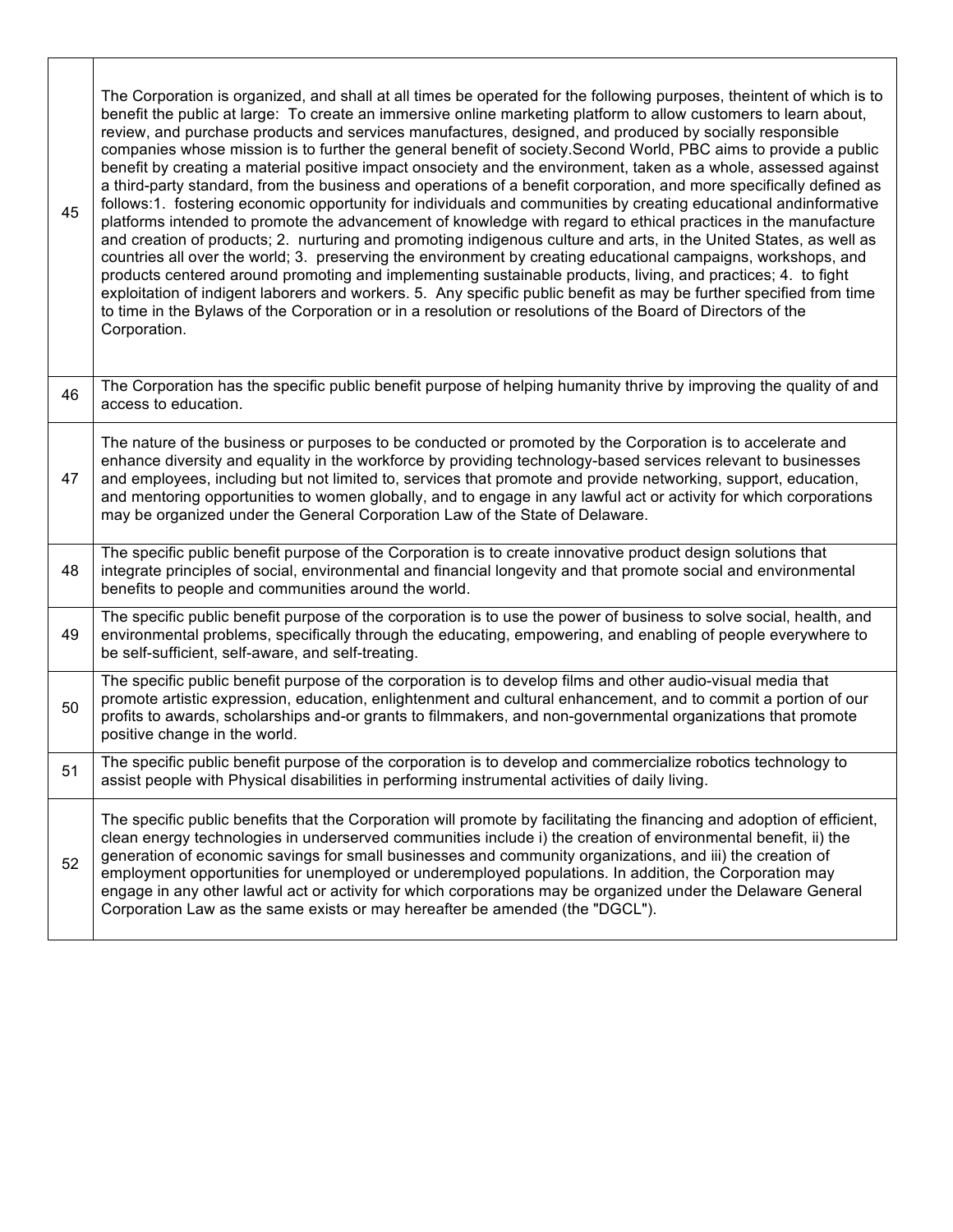| 53 | This Corporation is a public benefit corporation and is intended to produce a public benefit or public benefits and<br>to operate in a responsible and sustainable manner. To that end, this Corporation shall be managed in a manner<br>that balances the stockholders' pecuniary interests, the best interests of those materially affected by this<br>Corporation's conduct, and the public benefit or public benefits identified in this Corporation's certificate of<br>incorporation. The nature of the business or purposes to be conducted or promoted by the Corporation is to<br>engage in any lawful act or activity for which public benefit corporations may be organized in the state of Delaware<br>and to produce a public benefit or public benefits and to operate in a responsible and sustainable manner. This<br>Corporation shall pursue the specific public benefit of developing and using innovative technology to make<br>healthcare services more widely accessible to all, with a special focus on underserved populations throughout the<br>world. Technology to reduce the disease burden of neurological and mental conditions through screening and<br>early detection is the initial emphasis of this Corporation. |
|----|-----------------------------------------------------------------------------------------------------------------------------------------------------------------------------------------------------------------------------------------------------------------------------------------------------------------------------------------------------------------------------------------------------------------------------------------------------------------------------------------------------------------------------------------------------------------------------------------------------------------------------------------------------------------------------------------------------------------------------------------------------------------------------------------------------------------------------------------------------------------------------------------------------------------------------------------------------------------------------------------------------------------------------------------------------------------------------------------------------------------------------------------------------------------------------------------------------------------------------------------------------|
| 54 | The specific public benefit purpose of the corporation is to develop, promulgate and implement programs to<br>create, foster and facilitate reduction of relational aggression among individuals associated with, but not limited to,<br>educational institutions, communities, and other organizations.                                                                                                                                                                                                                                                                                                                                                                                                                                                                                                                                                                                                                                                                                                                                                                                                                                                                                                                                            |
| 55 | The specific public benefit purpose of the Corporation is to create sustainable computer-based jobs for women<br>and youth living in poverty in developing countries.                                                                                                                                                                                                                                                                                                                                                                                                                                                                                                                                                                                                                                                                                                                                                                                                                                                                                                                                                                                                                                                                               |
| 56 | The specific public benefit purpose of the corporation is to promote public and private initiatives, for the greater<br>good of the communities we serve, to create and support socioeconomic opportunities through charitable<br>channels.                                                                                                                                                                                                                                                                                                                                                                                                                                                                                                                                                                                                                                                                                                                                                                                                                                                                                                                                                                                                         |
| 57 | The specific public benefit purpose of the corporation is to benefit International community development in<br>developing countries.                                                                                                                                                                                                                                                                                                                                                                                                                                                                                                                                                                                                                                                                                                                                                                                                                                                                                                                                                                                                                                                                                                                |
| 58 | The specific public benefit purpose of the corporation is to enable communities and individuals to gain greater<br>access to networks of productivity and exchange throughout the world.                                                                                                                                                                                                                                                                                                                                                                                                                                                                                                                                                                                                                                                                                                                                                                                                                                                                                                                                                                                                                                                            |
| 59 | The nature of the business of, or the purpose to be conducted or promoted by, the Corporation is to engage in any<br>lawful act or activity for which corporations may be organized under the General Corporation Law of the State of<br>Delaware (the "General Corporation Law") and shall include the promotion of the public benefit of education.                                                                                                                                                                                                                                                                                                                                                                                                                                                                                                                                                                                                                                                                                                                                                                                                                                                                                               |
| 60 | The specific public benefit purpose of the corporation is to develop financial technologies and a more sustainable<br>model of project finance for the energy efficiency industry, leading to expanding levels of worldwide investment in<br>energy efficiency and the global buildings sector contributing to meaningful reductions in the greenhouse gas<br>emissions affecting climate change.                                                                                                                                                                                                                                                                                                                                                                                                                                                                                                                                                                                                                                                                                                                                                                                                                                                   |
| 61 | The specific public benefit purpose of the corporation is to be an online educational service that will provide<br>affordable access to courses covering a variety of topics.                                                                                                                                                                                                                                                                                                                                                                                                                                                                                                                                                                                                                                                                                                                                                                                                                                                                                                                                                                                                                                                                       |
| 62 | The specific public benefit purpose of this Corporation is to increase transparency and facilitate access to higher<br>education and promote opportunities for individuals and institutions related thereto.                                                                                                                                                                                                                                                                                                                                                                                                                                                                                                                                                                                                                                                                                                                                                                                                                                                                                                                                                                                                                                        |
| 63 | The public benefits to be promoted: design and promote educational experiences, advocating clean energy and<br>environmental sustainability.                                                                                                                                                                                                                                                                                                                                                                                                                                                                                                                                                                                                                                                                                                                                                                                                                                                                                                                                                                                                                                                                                                        |
| 64 | The Corporation shall have a specific public benefit purpose of increasing environmental sustainability by fostering<br>and facilitating the reuse of durable goods.                                                                                                                                                                                                                                                                                                                                                                                                                                                                                                                                                                                                                                                                                                                                                                                                                                                                                                                                                                                                                                                                                |
| 65 | The specific public benefit purpose of the corporation is the environment to allow environmentally conscious<br>internet shoppers to offset their "carbon footprint".                                                                                                                                                                                                                                                                                                                                                                                                                                                                                                                                                                                                                                                                                                                                                                                                                                                                                                                                                                                                                                                                               |
| 66 | The purpose of the corporation is to specifically engage in providing public benefits to the environment and society<br>by working with organizations such as the Habitat for Humanity, Connecticut Patriot Guard, and Wounded<br>Warriors, to donate energy efficiency and renewable energy systems at no charge, in certain homes and buildings<br>being constructed or renovated in the markets the corporation operates in. The corporation will also develop a<br>renewal energy grant program to offer residential and commercial systems to local non-profits meeting the<br>corporation's selection criteria.                                                                                                                                                                                                                                                                                                                                                                                                                                                                                                                                                                                                                               |
| 67 | The specific public benefit purpose of the corporation is to create a specific public benefit, namely, to create a food<br>company that sources clean, all-natural ingredients from as many responsible sources as possible.                                                                                                                                                                                                                                                                                                                                                                                                                                                                                                                                                                                                                                                                                                                                                                                                                                                                                                                                                                                                                        |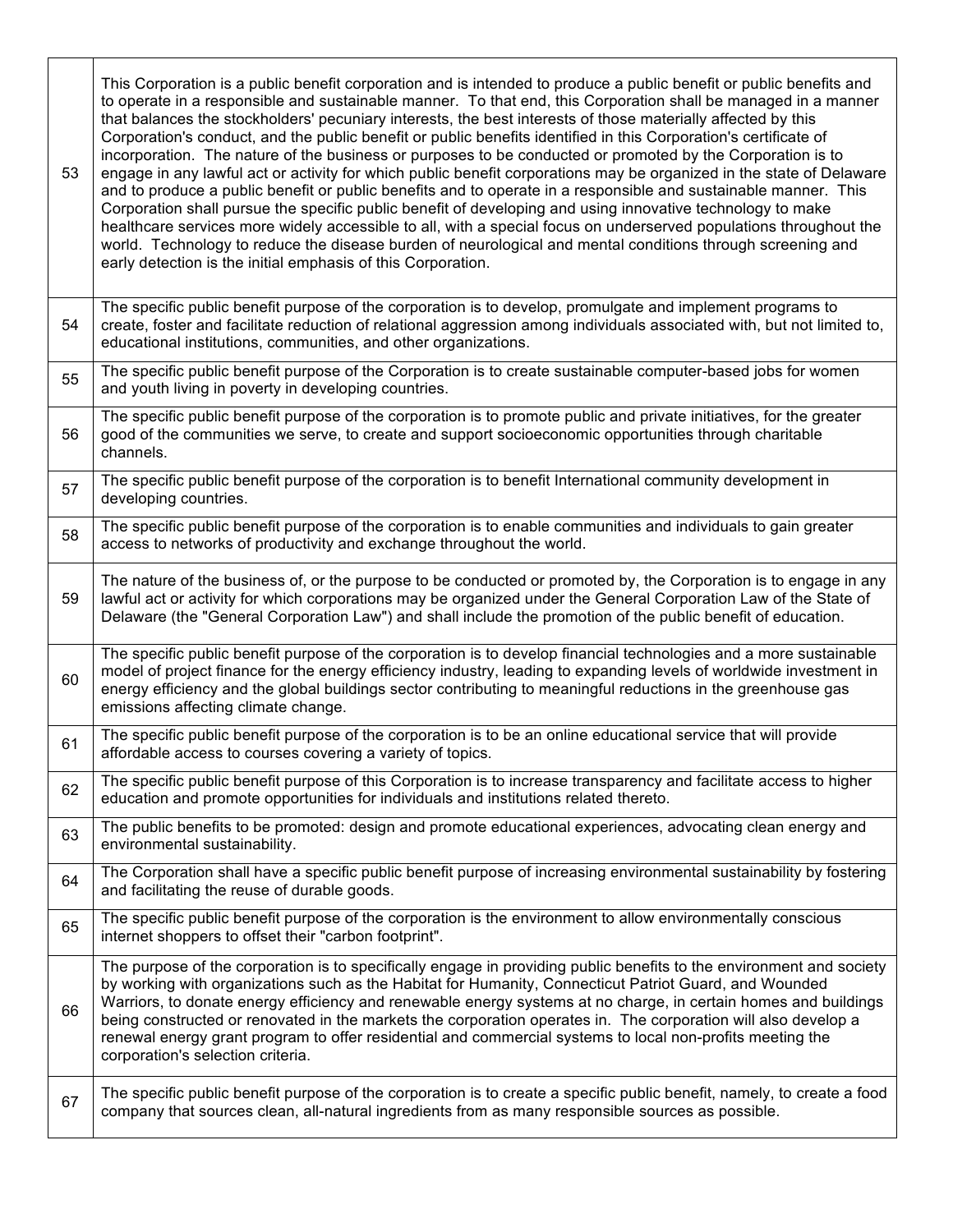| 68 | The specific public benefit purpose of the corporation is to develop novel scientific approaches to treating<br>addiction.                                                                                                                                                                                                                                                                                                                                                                                                                                  |
|----|-------------------------------------------------------------------------------------------------------------------------------------------------------------------------------------------------------------------------------------------------------------------------------------------------------------------------------------------------------------------------------------------------------------------------------------------------------------------------------------------------------------------------------------------------------------|
| 69 | The specific public benefit purpose of the corporation is to grow, source, process, market and distribute ancient,<br>nutrient dense super-grains.                                                                                                                                                                                                                                                                                                                                                                                                          |
| 70 | The specific public benefit purpose of the Corporation is economic and environmental in nature. The corporation's<br>purpose is to help customers shop online for products made as close to where they live as possible, thereby<br>supporting United States manufacturing, commerce, and employment, as well as reducing carbon emissions by<br>limiting the distance that products must travel to reach the consumer.                                                                                                                                     |
| 71 | The specific public benefit purpose of the corporation is to help students, including those with special needs, and<br>their families by connecting them with the local service providers, resources or organizations that support them,<br>both in and out of school.                                                                                                                                                                                                                                                                                      |
| 72 | The Corporation shall have a specific public benefit purpose of creating a material positive impact on society,<br>culture, education and economics taken as a whole, from the business and operations of the Corporation.                                                                                                                                                                                                                                                                                                                                  |
| 73 | The specific public benefit purpose of the corporation is to provide community and economic development<br>activities.                                                                                                                                                                                                                                                                                                                                                                                                                                      |
| 74 | The nature of the business or purposes to be conducted or promoted by the Corporation is to accelerate and<br>enhance health care delivery by creating the personal agent for health information exchange (HIE) for one person,<br>to promote and enhance information security and data protection for individuals and institutions through the use of<br>technology.                                                                                                                                                                                       |
| 75 | The corporation shall balance the pecuniary interests of the stockholders, the best interests of those materially<br>affected by the corporation's conduct, and the specific public benefit of creating a beneficial health impact on<br>society, taken as a whole, as may be further specified from time to time in the bylaws of the corporation or a<br>resolution or resolutions of the board of directors of the corporation.                                                                                                                          |
| 76 | The corporation shall balance the pecuniary interests of the stockholders, the best interests of those materially<br>affected by the corporation's conduct, and the specific public benefit of creating a beneficial health impact on<br>society, taken as a whole, by provision of spiritual care as may be further specified from time to time in the bylaws<br>of the corporation or a resolution or resolutions of the board of directors of the corporation.                                                                                           |
| 77 | The specific public benefit that the Corporation will promote is the development and promotion of the wide<br>distribution of novel pharmaceutical treatments worldwide for human diseases which are currently underserviced<br>by existing pharmaceutical companies, including without limitation, the approximately 7,000 currently commonly<br>identified "rare diseases" of genetic origin.                                                                                                                                                             |
| 78 | The specific public benefit purpose of the corporation is to inspire children living in poverty in America's most<br>underfunded, volatile neighborhoods to become positive agents of change in their communities, to tackle their<br>daily challenges, motivating them to reach their full potential, by promoting acceptance, leadership, knowledge,<br>conservation, courage and health. This is done through the corporation's own GiveBackPack Program, as well as<br>by the corporation working with and supporting various non-profit organizations. |
| 79 | The purpose of the corporation is to train Haitian workers in the skill of manufacturing top-quality Haitian products,<br>which creates high-paying and sustainable jobs.                                                                                                                                                                                                                                                                                                                                                                                   |
| 80 | The specific public benefit purpose of the Corporation is to further the development of independent entities that<br>promote art and other forms of culture.                                                                                                                                                                                                                                                                                                                                                                                                |
| 81 | The specific public benefit purpose of the corporation is to facilitate ridesharing and carpooling in order to reduce<br>traffic, pollution, and travel time.                                                                                                                                                                                                                                                                                                                                                                                               |
| 82 | The nature of the business of the Corporation and the objects or purposes to be transacted, promoted or carried<br>on by it are as follows: 1. To engage in any lawful act or activity for which corporations may be organized under<br>the General Corporation Law of the State of Delaware; and 2. To support the career development of low-income<br>young adults who have successfully participated in post-secondary training programs through job placement,<br>recruiting and further skills training.                                               |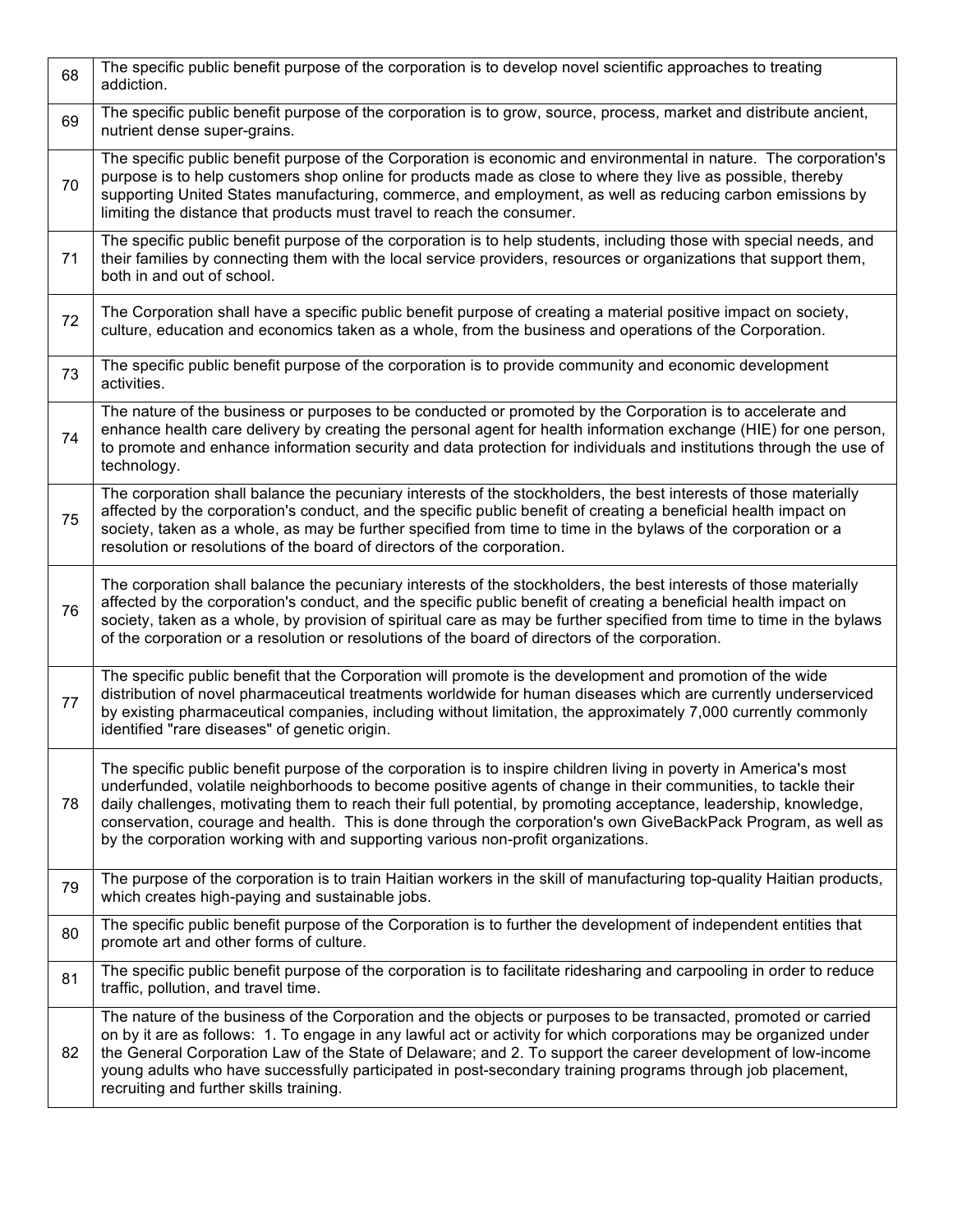| 83  | Pursuant to Section 362 of the Delaware General Corporation Law, the specific public benefit purpose of the<br>Corporation is to promote environmental sustainability, including through technology and resources development,<br>and commercialization, with emphasis on algal biofuel systems, biological phosphorus recovery, wastewater<br>treatment and bio-based chemical production.                                        |
|-----|------------------------------------------------------------------------------------------------------------------------------------------------------------------------------------------------------------------------------------------------------------------------------------------------------------------------------------------------------------------------------------------------------------------------------------|
| 84  | The specific public benefit purpose of the corporation is to provide tools and services to organizations for the<br>purpose of improving their operations in a sustainable manner.                                                                                                                                                                                                                                                 |
| 85  | The specific public benefit purpose of the corporation is improving human health.                                                                                                                                                                                                                                                                                                                                                  |
| 86  | The Corporation shall have the specific public benefit purposes of (i) creating a material positive impact on society<br>and the environment, taken as a whole, as assessed against a third party standard, from the business operations<br>of the Corporation; and (ii) to empower artisans and to foster transparency through collaborative design,<br>storytelling, and economic exchange.                                      |
| 87  | The specific public benefit purpose of the corporation is to ensure energy is used efficiently to build sustainable<br>societies, and we aim to turn wasted resources into electricity.                                                                                                                                                                                                                                            |
| 88  | The specific public benefit purpose of the corporation is to lending to students of low-income backgrounds.                                                                                                                                                                                                                                                                                                                        |
| 89  | The specific public benefit purpose of the corporation is to purchase and sell recyclable textiles.                                                                                                                                                                                                                                                                                                                                |
| 90  | The purpose of the Corporation is to engage in any lawful act or activity for which corporations may be organized<br>under the General Corporation Law of the State of Delaware, as amended from time to time ("DGCL"); and the<br>specific public benefit purpose of the Corporation is to use advanced water, energy and other technologies to<br>improve the environment and improve public health.                             |
| 91  | The specific public benefit purpose of the corporation is to establish a socio-economic paradigm that is benign to<br>the Earth and its environment, benign to its people socially and culturally, and gives a fair and equitable<br>opportunity to prosper to all living things on Earth.                                                                                                                                         |
| 92  | The purpose of the Corporation is to engage in any lawful act or activity for which corporations may be organized<br>under the General Corporation Law of the State of Delaware, and, without limiting the generality of the foregoing,<br>for the public benefit of educating the public about campaign finance reform by, among other things, funding and<br>directing the activities of a connected political action committee. |
| 93  | The Corporation shall have a specific public benefit purpose of creating a material positive impact on society,<br>culture, education and economics taken as a whole, from the business and operations of the Corporation.                                                                                                                                                                                                         |
| 94  | The specific public benefit purpose of the corporation is to help families build multi-generational legacies, cultivate<br>the leadership skills of the next generation and make social investments that strengthen local communities.                                                                                                                                                                                             |
| 95  | The specific public benefit purpose of the corporation is to SunStand, PBC exists to help create a sustainable,<br>just, and fulfilling future for life on this planet through its direct marketing organization and technology tool suite<br>focused on promoting solar energy.                                                                                                                                                   |
| 96  | The specific public benefit purpose of the corporation is to provide education, raise awareness and advocacy in<br>support of a cure for aids.                                                                                                                                                                                                                                                                                     |
| 97  | The specific public benefits to be promoted by the Corporation are to promote and foster awareness of, and<br>activities that support, brain health.                                                                                                                                                                                                                                                                               |
| 98  | The purpose of the Corporation is to engage in any lawful act or activity for which a corporation may be organized<br>under the General Corporation Law of Delaware, provided that the specific public benefit purpose of the<br>Corporation is to facilitate the creation of free and open markets for healthcare commodities, thereby reducing the<br>overall cost of healthcare for all Americans.                              |
| 99  | The specific public benefit purpose of the corporation is to provide positive effect and reduction of negative effects<br>to persons, communities and governments by providing a forum for more efficient funding and financing of<br>projects.                                                                                                                                                                                    |
| 100 | The specific public benefit purpose of the corporation is to spread the best of behavioral science research and<br>technology to the widest possible audience.                                                                                                                                                                                                                                                                     |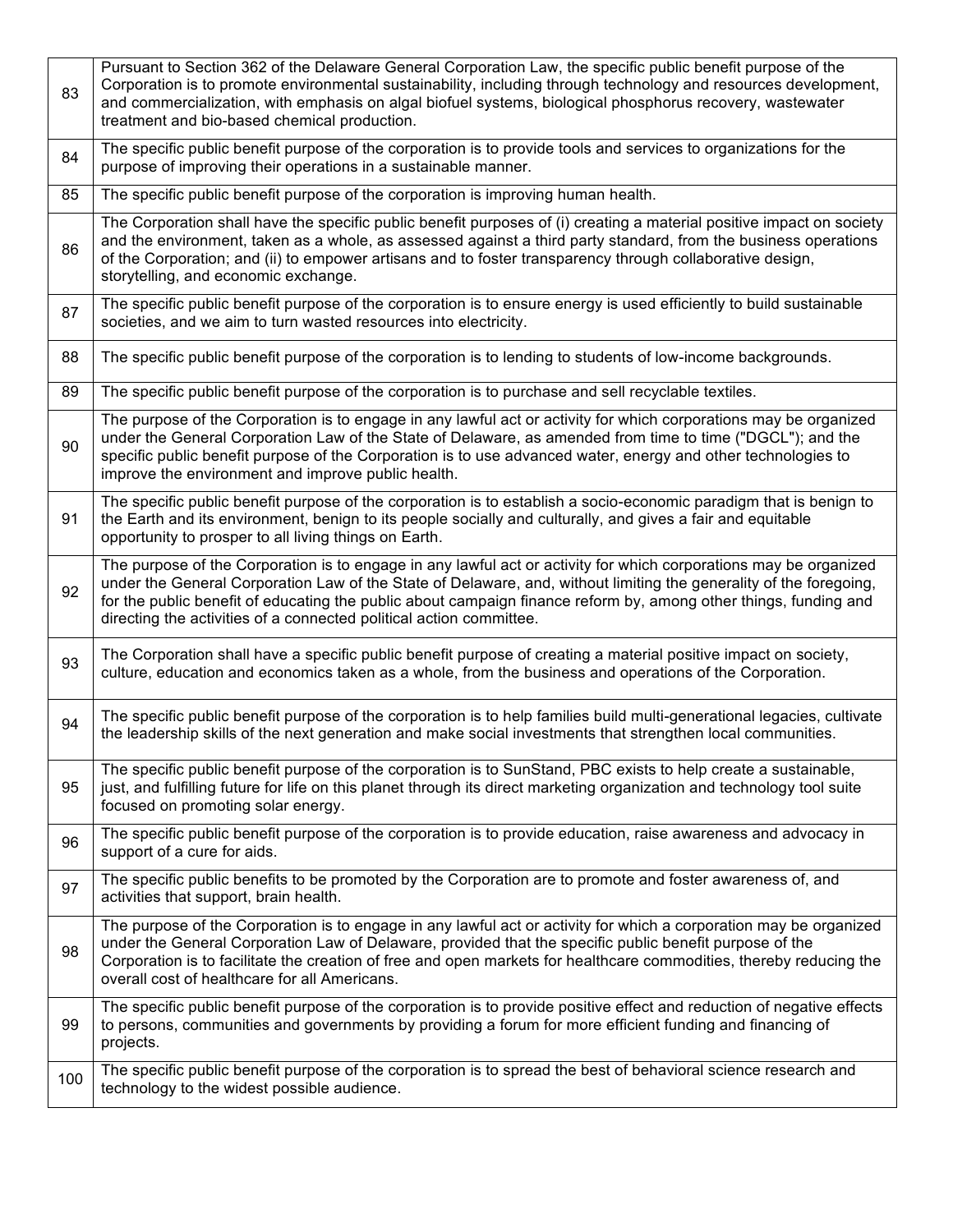| 101 | The nature of the business or purposes to be conducted or promoted is to engage in any lawful act or activity for<br>which public benefit corporations may be organized under the General Corporation Law of the State of Delaware<br>(the "DGCL"), including without limitation to promote the following public benefits: to promote the advancement of<br>protection of the oceans worldwide, including raising money for various ocean related charities.                                                  |
|-----|---------------------------------------------------------------------------------------------------------------------------------------------------------------------------------------------------------------------------------------------------------------------------------------------------------------------------------------------------------------------------------------------------------------------------------------------------------------------------------------------------------------|
| 102 | The specific public benefit purpose of the corporation is to create volunteering opportunities, drive funding to<br>nonprofits and foster social innovation.                                                                                                                                                                                                                                                                                                                                                  |
| 103 | The Corporation shall have the specific public benefit purpose of assisting organizations with a social mission to<br>maximize donor pools and revenue streams.                                                                                                                                                                                                                                                                                                                                               |
| 104 | Generic - slightly different wording                                                                                                                                                                                                                                                                                                                                                                                                                                                                          |
| 105 | The specific public benefit purpose of this corporation is to create a general public benefit by positively affecting<br>the environment as a whole by developing and commercializing products that seek to preserve, protect or restore<br>the environment, and in connection therewith to engage in any lawful act or activity for which corporations may be<br>organized under the Delaware General Corporation Law, as the same exists or as may hereafter be amended<br>from time to time, (the "DGCL"). |
| 106 | The specific public benefit purpose of the corporation is to accelerate and nurture resource and clean energy<br>alternatives for the community.                                                                                                                                                                                                                                                                                                                                                              |
| 107 | The specific public benefit purpose of the corporation is to create a positive effect on society from the business<br>and operations of the corporation through the support, creation and use of open source software and hardware.                                                                                                                                                                                                                                                                           |
| 108 | The Corporation shall have specific public benefits including, but not be limited to: (i) Use less environmentally<br>harmful substitutes (ii) Work with suppliers who use fair labor practices and provide safe working conditions.                                                                                                                                                                                                                                                                          |
| 109 | The purpose of the Corporation is to create a material positive impact on society and the environment, taken as a<br>whole, and, more specifically, to assist businesses, governments, not-for-profit corporations and community<br>organizations in formulating, adopting and implementing socially responsible programs and practices.                                                                                                                                                                      |
| 110 | The specific public benefit purpose of the corporation is to manufacture timeless luxury clothing and accessories<br>of the utmost quality in an ethical and environmentally sound manner.                                                                                                                                                                                                                                                                                                                    |
| 111 | The specific public benefit purpose of the corporation is to dramatically improve the efficacy, speed, sustainability<br>and scale of the conservation efforts to protect iconic landscapes, species and the environment through financial<br>and technological innovations.                                                                                                                                                                                                                                  |
| 112 | The specific public benefit purpose of the corporation is to provide meaningful experiences to individuals for<br>personal and professional development.                                                                                                                                                                                                                                                                                                                                                      |
| 113 | The public benefit purposes of the Corporation are: (a) to create a material positive impact on society and the<br>environment, taken as a whole, from the business and operations of the corporation. (b) to create, support, and<br>accelerate ventures, both for-profit and not-for-profit, designed to achieve large scale positive ecological and<br>social impact.                                                                                                                                      |
| 114 | The purpose of the Corporation is to provide a positive effect (or reduction of negative effects) on the health,<br>wellness and education of women.                                                                                                                                                                                                                                                                                                                                                          |
| 115 | The purpose of the Company is to create a specific public benefit by harnessing the power of technology to<br>advance social justice, equitable access, and inclusive international development.                                                                                                                                                                                                                                                                                                              |
| 116 | The specific public benefit purpose of the corporation is to create a brighter future. Fibe strives to have a positive<br>social and environmental impact. Our mission is to make sustainable and organic clothing available across the<br>world while donating a portion to charitable organizations.                                                                                                                                                                                                        |
| 117 | The specific public benefit purpose of the corporation is leveraging interactive online technologies to promote<br>social welfare civic and financial education support to organizations with a public benefit purpose environmental<br>conservation, protection and restoration and any other social or environmental benefit.                                                                                                                                                                               |
| 118 | The specific public benefit purpose of the corporation is to help startups in regulated industries connect with the<br>resources they need to excel.                                                                                                                                                                                                                                                                                                                                                          |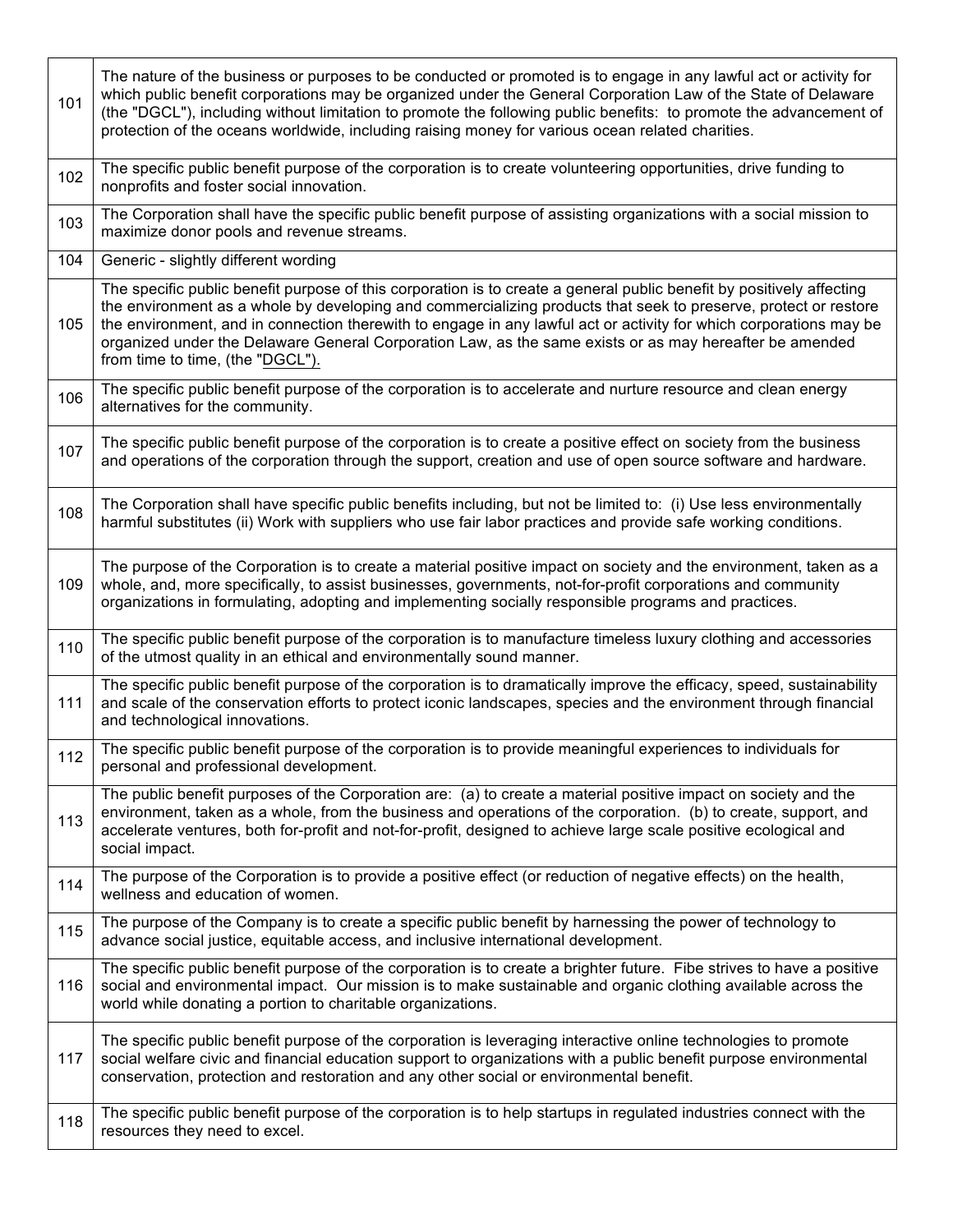| 119 | The public benefit to be promoted by the Corporation is to have a positive effect on youth by supporting programs<br>of an artistic, charitable, cultural, economic, educational, environmental, literary, medical, religious, scientific or<br>technological nature.                                                                                                                                                                                                                                                                                                                                                                                                                                                                                                                                                                                                                                                                                                                                                                                                                           |
|-----|-------------------------------------------------------------------------------------------------------------------------------------------------------------------------------------------------------------------------------------------------------------------------------------------------------------------------------------------------------------------------------------------------------------------------------------------------------------------------------------------------------------------------------------------------------------------------------------------------------------------------------------------------------------------------------------------------------------------------------------------------------------------------------------------------------------------------------------------------------------------------------------------------------------------------------------------------------------------------------------------------------------------------------------------------------------------------------------------------|
| 120 | The purpose of the Corporation is to engage in business as a public benefit corporation to help promote increased<br>access to resources for those in need through contributions to charitable organizations as may be determined<br>from time to time by the Board of Directors of the Corporation in accordance with the Delaware General<br>Corporation Law.                                                                                                                                                                                                                                                                                                                                                                                                                                                                                                                                                                                                                                                                                                                                 |
| 121 | The nature of the business of the Corporation and the objects or purposes to be transacted, promoted or carried<br>on by it are as follows: 1. To engage in any lawful act or activity for which corporations may be organized under<br>the General Corporation Law of the State of Delaware; and 2. To facilitate the creation of sustainable jobs and<br>educational opportunities for individuals throughout the United States who would otherwise face obstacles limiting<br>their opportunities to enter the workforce.                                                                                                                                                                                                                                                                                                                                                                                                                                                                                                                                                                    |
| 122 | The purpose of the Corporation is to engage in any lawful act or activity for which corporations may be organized<br>under the General Corporation Law of the State of Delaware (the "DGCL") and to promote the best interests of<br>those materially affected by the Corporation's conduct and the public benefit of removing carbon dioxide from<br>urban environments.                                                                                                                                                                                                                                                                                                                                                                                                                                                                                                                                                                                                                                                                                                                       |
| 123 | The specific public benefit purpose of the corporation is to champion personal data independence and help unlock<br>its value.                                                                                                                                                                                                                                                                                                                                                                                                                                                                                                                                                                                                                                                                                                                                                                                                                                                                                                                                                                  |
| 124 | The nature of the business or purposes to be conducted or promoted by the Corporation is to produce the public<br>benefit, as defined in DGCL SEC 362(a), of providing all students access to exceptional personalized learning and<br>to engage in any other lawful act or activity for which corporations may be organized under the DGCL.                                                                                                                                                                                                                                                                                                                                                                                                                                                                                                                                                                                                                                                                                                                                                    |
| 125 | The specific public benefit purpose of the Corporation is to engage in and promote free and open journalism<br>through the production, publication, and community-sourced analysis and discussion of news and original and<br>third-party-sourced works of fact and opinion.                                                                                                                                                                                                                                                                                                                                                                                                                                                                                                                                                                                                                                                                                                                                                                                                                    |
| 126 | The purposes for which the corporation is organized are: (a) To create a general public benefit, by helping<br>persons with obstructive sleep apnea obtain an alternative, more tolerable, and lower cost treatment to continuous<br>positive airway pressure and other treatments. (b) The corporation may engage in any lawful activity.                                                                                                                                                                                                                                                                                                                                                                                                                                                                                                                                                                                                                                                                                                                                                      |
| 127 | The Corporation shall have a specific public benefit purpose of creating a material positive impact on society by<br>using education, technology and science to increase awareness, interest in space sciences, space exploration<br>and to assist projects striving to improve life on earth.                                                                                                                                                                                                                                                                                                                                                                                                                                                                                                                                                                                                                                                                                                                                                                                                  |
| 128 | The specific public benefit purpose of the corporation is: Defining entrepreneurialism as the spirit, attitude, and<br>ability to benefit oneself, others, or an enterprise, we aim to advocate entrepreneurialism as a universal life-skill;<br>one that anyone, regardless of personal or situational limitations, can learn and use to better understand and work<br>within their environments to the benefit of themselves, the companies or causes they work with, their own<br>personal stakeholders, and in-turn, all of humanity. Beyond advocacy for entrepreneurialism itself, we seek to<br>support entrepreneurial people and organizations through education, coaching, and other professional services,<br>tools, technology, and various initiatives designed to increase the raw entrepreneurial effectiveness in, and the<br>enjoyment of, doing good work in business and life. By benefiting those who themselves work to create a better<br>world, our goal is to create an exponentially positive impact on society and the environments we impact and are<br>impacted by. |
| 129 | The specific public benefit purpose of the corporation is to Economic development that strengthens the<br>marketplace to help older adults live at home safely.                                                                                                                                                                                                                                                                                                                                                                                                                                                                                                                                                                                                                                                                                                                                                                                                                                                                                                                                 |
| 130 | The Corporation shall have a specific public benefit purpose of creating a material positive impact on society by<br>creating programs and campaigns that enable access to space for the common citizen, grow awareness of the<br>benefits of space and space exploration through the promotion of education, technology and science as well as<br>provide funding for other organizations engaged in activities that promote the betterment of the planet and its<br>citizens.                                                                                                                                                                                                                                                                                                                                                                                                                                                                                                                                                                                                                 |
| 131 | The purpose of the Corporation is to engage in any lawful act or activity for which corporations may be organized<br>under the Delaware General Corporation Law, and to promote a public benefit, as defined in the Delaware<br>General Corporation Law, by increasing the availability of practical educational services and resources to the local<br>community and local non-profits.                                                                                                                                                                                                                                                                                                                                                                                                                                                                                                                                                                                                                                                                                                        |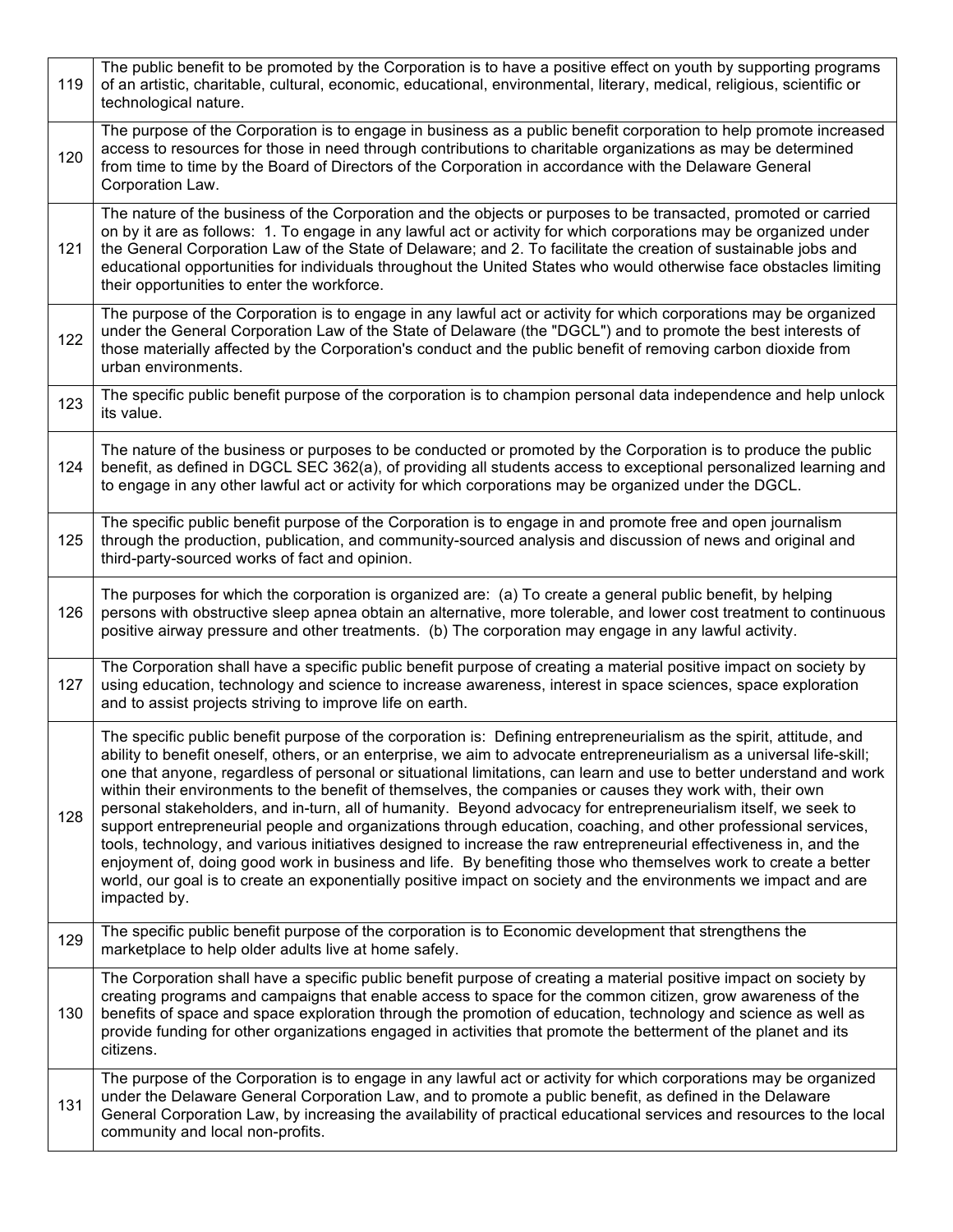| 132 | The specific public benefit purpose of the corporation is to increase the survivability and safety of civilians and first<br>responders in crisis scenarios.                                                                                                                                                                                                                                                                                                                                                                                                                                                                                                                                                                                                                    |
|-----|---------------------------------------------------------------------------------------------------------------------------------------------------------------------------------------------------------------------------------------------------------------------------------------------------------------------------------------------------------------------------------------------------------------------------------------------------------------------------------------------------------------------------------------------------------------------------------------------------------------------------------------------------------------------------------------------------------------------------------------------------------------------------------|
| 133 | The public benefit purpose of the corporation is to have a material positive effect or reduce the negative effects on<br>one or more categories of persons, entities, communities or interests of an economic, educational, environmental,<br>scientific and/or technological nature. Specifically, the nature of the business or purpose of the corporation is to<br>engage in any lawful act or activity resulting in communication, marketing, technology or other behavior change<br>programs that make positive behaviors, like being healthy, easier and more appealing.                                                                                                                                                                                                  |
| 134 | The purpose or purposes of the corporation shall be: To produce a public benefit or public benefits and to operate<br>in a responsible and sustainable manner. To that end, this public benefit corporation shall be managed in a<br>manner that balances the stockholders' pecuniary interests, the best interests of those materially affected by the<br>corporation's conduct, and the public benefit or public benefits identified as accelerating the commercialization of<br>innovative solutions to plastic pollution.                                                                                                                                                                                                                                                   |
| 135 | This Corporation shall have a specific public benefit purpose of helping people optimize their lives so they and this<br>Corporation can change the world together. Without limiting the generality of the foregoing, this Corporation's role<br>in helping people optimize their lives may include, among other things, providing access to wisdom from optimal<br>living teachers; creating an online community to engage with other individuals committed to making a positive<br>difference in their communities; promoting other tools and services to help people be the change they want to see<br>in the world; and optimizing this Corporation's relationship to each of its stakeholders, including without limitation<br>customers, employees, partners and society. |
| 136 | The specific public benefit purpose of the corporation is to will simplify the planning and preparation for end-of-life<br>decision making to reduce the burdens on survivors while providing suggestions for living the fullest life possible in<br>the final decades of life.                                                                                                                                                                                                                                                                                                                                                                                                                                                                                                 |
| 137 | The specific public benefit purpose of the Corporation is to further the development of renewable energy and<br>related products.                                                                                                                                                                                                                                                                                                                                                                                                                                                                                                                                                                                                                                               |
| 138 | The Corporation shall have the specific public purpose of creating a material positive impact on society by<br>supporting the mission of non-profit organizations by, among other things, helping them to fundraise more<br>efficiently as well as donating part of the Corporation's revenue to environmental causes, as well as to engage in<br>any lawful act or activity for which corporations may be organized under the General Corporation Law of the State<br>of Delaware.                                                                                                                                                                                                                                                                                             |
| 139 | The specific public benefit purpose of the corporation is to provide and promote sustainable product end-of-life<br>(EOL) waste recycling solutions by creating and operating IT systems and other related programs for stakeholders<br>and governments to achieve positive environmental results.                                                                                                                                                                                                                                                                                                                                                                                                                                                                              |
| 140 | The specific public benefit purpose of the corporation is to provide a business networking web-site for the<br>restaurant industry.                                                                                                                                                                                                                                                                                                                                                                                                                                                                                                                                                                                                                                             |
| 141 | The specific public benefit purpose of the corporation is helping charities run their organizations more effectively<br>by providing business and marketing services to them at low or no cost. Business and marketing services are<br>valuable services that are often expensive, so providing them at low or no cost will help keep their costs down<br>while helping them run their organization more effectively. In addition, Drive Prosperity hopes to contribute toward<br>shifting the culture of charities' understanding of business practices' potential for beneficial application within<br>charities in order to bring some of those practices to charities for their benefit.                                                                                    |
| 142 | The specific public benefit purpose of the corporation is to further the development of financial instruments to<br>further and enhance the flow of private capital into investments for social and/or environmental public good.                                                                                                                                                                                                                                                                                                                                                                                                                                                                                                                                               |
| 143 | The purpose of the corporation is to: Assist college students turning their projects into successful business. Will<br>also collect data from their site to create case studies of public policy issues.                                                                                                                                                                                                                                                                                                                                                                                                                                                                                                                                                                        |
| 144 | The specific public benefit purpose of the corporation is facilitating microloans to inhabitants of poor African<br>nations.                                                                                                                                                                                                                                                                                                                                                                                                                                                                                                                                                                                                                                                    |
| 145 | The specific public benefit purpose of the corporation is to promote the arts, sciences, entrepreneurship, and<br>collaboration through creating financial support for product creation & innovation. Our services are also offered to<br>non-profit organizations at a 50% discount.                                                                                                                                                                                                                                                                                                                                                                                                                                                                                           |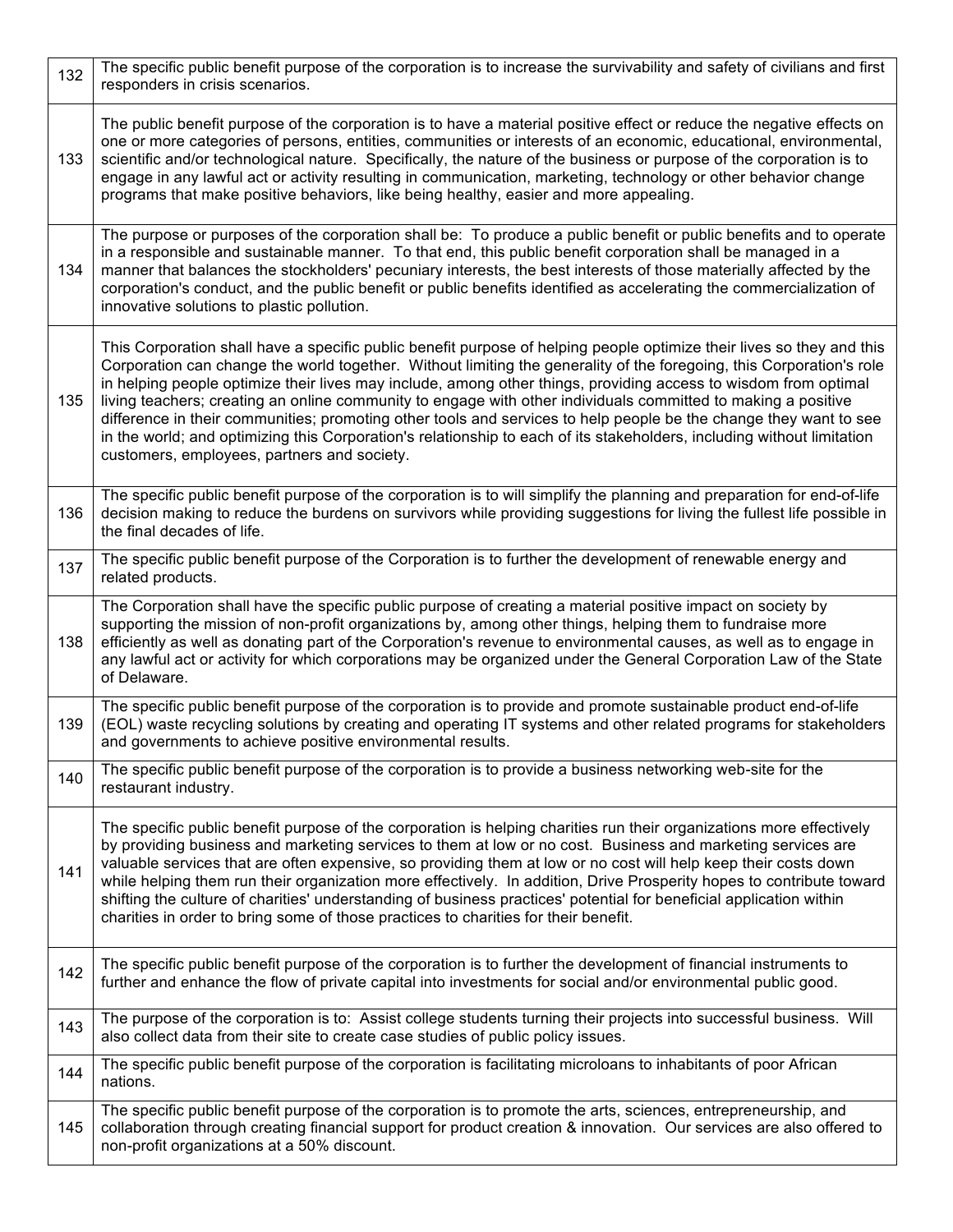| 146 | The specific public benefit purpose of the corporation is to produce public benefits to create a positive effect, on<br>persons, entities, or communities including, but not limited to, effects of a cultural, economic, or educational<br>nature; and to engage in any lawful act or activity for which corporations may be organized under the General<br>Corporation Law of Delaware, and by such statement all lawful acts and activities shall be within the purposes of<br>the corporation, except for express limitations, if any.                                                                                                                                                                                                                                                                                                                      |
|-----|-----------------------------------------------------------------------------------------------------------------------------------------------------------------------------------------------------------------------------------------------------------------------------------------------------------------------------------------------------------------------------------------------------------------------------------------------------------------------------------------------------------------------------------------------------------------------------------------------------------------------------------------------------------------------------------------------------------------------------------------------------------------------------------------------------------------------------------------------------------------|
| 147 | The specific public benefit purpose of the corporation is to assisting communities with increasing the production of<br>electricity via alternative and sustainable technologies.                                                                                                                                                                                                                                                                                                                                                                                                                                                                                                                                                                                                                                                                               |
| 148 | The specific public benefit purpose of the corporation is responsible supply chain development.                                                                                                                                                                                                                                                                                                                                                                                                                                                                                                                                                                                                                                                                                                                                                                 |
| 149 | The specific public benefit purpose of the corporation is to actively change the climate by re-greening decertified<br>ecosystems and restoring hydrology globally.                                                                                                                                                                                                                                                                                                                                                                                                                                                                                                                                                                                                                                                                                             |
| 150 | The specific public benefit purpose of the Corporation is to promote economic mobility by offering student loans,<br>mentoring and internships supported by a community of impact investors.                                                                                                                                                                                                                                                                                                                                                                                                                                                                                                                                                                                                                                                                    |
| 151 | The Corporation shall have a specific public benefit purpose of creating a material positive impact on society, with<br>a focus on empowering women, helping women and their families achieve economic prosperity, and encouraging<br>gender-forward practices and gender diversity in business.                                                                                                                                                                                                                                                                                                                                                                                                                                                                                                                                                                |
| 152 | The specific public benefit purpose of the corporation is evox OmniMedia, PBC ("the Corporation") shall have a<br>specific public benefit purpose of creating a material positive impact on society and the environment, taken as a<br>whole, as assessed against a third party standard, from the business and operations of the Corporation.<br>Additionally, the Corporation is engaged in promoting the arts, sciences, health, environmental stewardship, and<br>the advancement of knowledge.                                                                                                                                                                                                                                                                                                                                                             |
| 153 | The specific public benefit purpose of the Corporation is to introduce the concept of "know yourself" into young<br>learners' general education curriculum with the goal of improving existing health literacy in the United States and<br>around the globe. This effort starts with but is not limited to, anatomy and physiology for elementary age students.<br>To this end we will engage in any lawful act or activity for which public benefit corporations may be organized<br>under the Delaware General Corporation Law.                                                                                                                                                                                                                                                                                                                               |
| 154 | The specific public benefit purpose of the corporation is the Provision Exchange seeks to provide a sustainable<br>funding platform for faith based cause organizations.                                                                                                                                                                                                                                                                                                                                                                                                                                                                                                                                                                                                                                                                                        |
| 155 | The Corporation shall have a specific public benefit purpose of creating a material positive impact on society, with<br>a focus on mobilizing travelers as a force for social good and promoting positive social progress in the areas of<br>animal welfare, arts and culture, children, education, the environment, healthcare, human rights, international aid,<br>poverty, and wildlife conservation.                                                                                                                                                                                                                                                                                                                                                                                                                                                        |
| 156 | The purpose of the Company shall be: (A) To provide real-world, practical business and entrepreneurship<br>education programming to people of all ages and backgrounds, at all stages in their careers. This shall include,<br>but shall not be limited to, (i) providing access to standard and customized "playbooks" with practical information<br>guidance on starting, managing and running a business, and (ii) hosting events, educational workshops, webinars,<br>and online educational programming where people can get knowledge and hands-on experience and learn from<br>leaders in the field of business formation and management; and (B) To engage in an lawful act or activity for which<br>corporations may be organized under the Delaware General Corporation Law, as the same exists, or as may<br>hereafter be amended from time to time. |
| 157 | The nature of the business or purposes to be conducted or promoted by the Corporation is to engage in activities<br>that promote Civic Agriculture, including the creation of neighborhood-based food systems and development of<br>urban agriculture projects, and to engage in any lawful act or activity for which corporations may be organized<br>under the General Corporation Law of the State of Delaware.                                                                                                                                                                                                                                                                                                                                                                                                                                              |
| 158 | The specific public benefit purpose of the corporation is to Blak Aker is an online company that delivers legal<br>information to the public at no charge and in a manner that is comprehensible to the public, regardless of legal<br>training. We seek to promote public access to the public domain.                                                                                                                                                                                                                                                                                                                                                                                                                                                                                                                                                         |
| 159 | The specific public benefit purpose of the corporation is to GovReady PBC provides information assurance and IT<br>compliance services and tools to federal government, local government and non-government organizations. The<br>Corporation shall have as specific public benefit purpose of improving and lowering the cost of government and<br>non-government innovation in digital services for citizens, taken as a whole, as assessed against a third party<br>standard, from the business and operations of the Corporation.                                                                                                                                                                                                                                                                                                                           |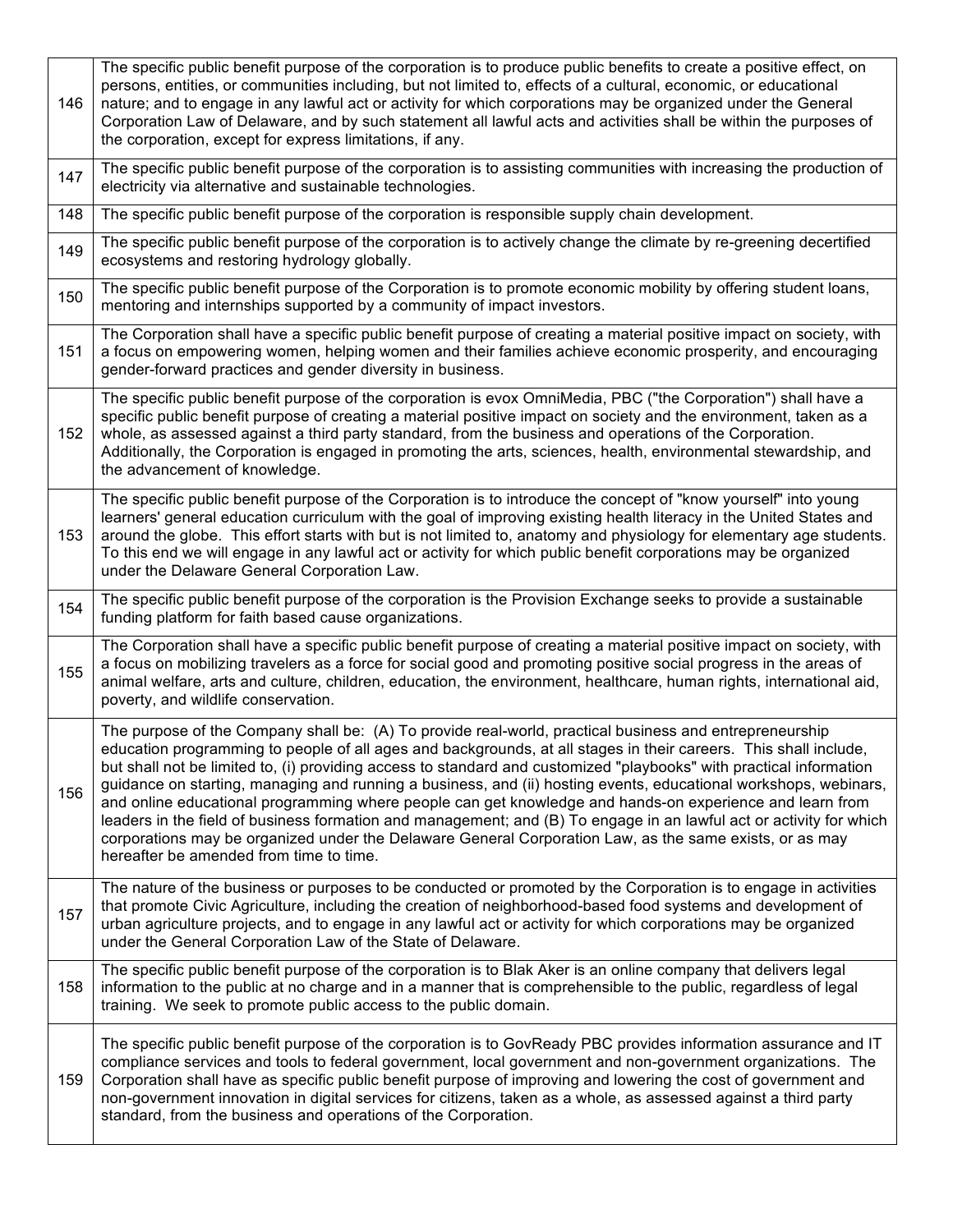| 160 | The specific public benefit purpose of the Corporation is to promote literacy and reading proficiencies including<br>(but not limited to) in low income and underserved communities.                                                                                                                                                                                                                                                                                                                                                                                                                                                                                                            |
|-----|-------------------------------------------------------------------------------------------------------------------------------------------------------------------------------------------------------------------------------------------------------------------------------------------------------------------------------------------------------------------------------------------------------------------------------------------------------------------------------------------------------------------------------------------------------------------------------------------------------------------------------------------------------------------------------------------------|
| 161 | The purpose of the Company is to engage in any lawful act or activity for which corporations may be organized<br>under the Delaware General Corporation Law, as the same exists or as may hereafter be amended from time to<br>time. In accordance with subchapter XV of the Delaware Code relating to the General Corporation Law, the<br>specific public benefit purpose of the Company is to promote the preservation of the environment, the improval of<br>human health and the provision of educational resources.                                                                                                                                                                        |
| 162 | The specific public benefit purpose of the corporation is to operate worldwide developing and offering climate<br>resilient energy infrastructure solutions; providing urban and rural communities with access to clean energy and<br>climate resilient energy generation solutions; providing solutions for climate resilient agriculture, for the<br>development and support of micro and macro economic activities, job creation, education, healthcare, cultural<br>growth, social stability and in general for a sustainable future.                                                                                                                                                       |
| 163 | The purpose of the Corporation is to engage in any lawful act or activity for which corporations may be organized<br>under the General Corporation Law of the State of Delaware, as amended from time to time, or any successor<br>thereto, including but not limited to, the public benefit purpose of reducing the environmental impact of information<br>technology asset disposition for end-of-life electronics by utilizing processes and methods that minimize the<br>environmental impact of repurposing or disposing of these items.                                                                                                                                                   |
| 164 | The Corporation is a public benefit corporation organized under the General Corporation Law and the Corporation<br>has elected to be subject to Section 361 of the General Corporate Law. The Corporation shall have a public<br>benefit purpose of creating a material positive impact on society and to operate in a responsible and sustainable<br>manner, as required under Section 363 of the General Corporate Law. This impact shall be assessed by<br>evaluating the business and operations of the Corporation as a whole. The Corporation also has a specific public<br>benefit purpose to promote innovation in education and improved access to quality schooling.                  |
| 165 | The specific public benefit purpose of the corporation is to create environmentally sustainable products and to<br>encourage the pursuit of healthy lifestyles and sustainable living while supporting global charities.                                                                                                                                                                                                                                                                                                                                                                                                                                                                        |
| 166 | The specific public benefit purpose of the corporation is to provide therapies for the treatment of infectious<br>diseases that are accessible and affordable.                                                                                                                                                                                                                                                                                                                                                                                                                                                                                                                                  |
| 167 | The specific public benefit purpose of the Corporation is to develop powerful tools that improve everyone's ability<br>to collaborate with people for the community good and preserve user privacy.                                                                                                                                                                                                                                                                                                                                                                                                                                                                                             |
| 168 | The purpose of the Corporation is to engage in any lawful act or activity for which corporations may be organized<br>under the Delaware General Corporation Law (the "DGCL"). The purposes of the Corporation shall include<br>pursuing (i) the general public benefit of having a material positive impact on society and the environment, taken<br>as a whole, from the business and operations of the Corporation; and (ii) the specific public benefits of increasing<br>access to safe, high-quality human donor milk adapted for neonatal clinical and post-discharge settings;<br>increasing breastfeeding rates and the economic empowerment of women; and supporting related research. |
| 169 | The purpose of the Synergia Healthcare Solutions is to improve the health and well being of Diabetes patients.                                                                                                                                                                                                                                                                                                                                                                                                                                                                                                                                                                                  |
| 170 | The Corporation shall have a specific public benefit purpose of creating a material positive impact on society, with<br>a focus on unleashing the real potential of people and organizations to create social change, and encouraging the<br>development of innovative solutions to pressing societal problems through the universal languages of music, art,<br>and sport.                                                                                                                                                                                                                                                                                                                     |
| 171 | The specific public benefit that the Corporation will promote is to generate economic opportunities for low-income<br>families by facilitating real property rights formalization and data collection. In addition, the Corporation may<br>engage in any lawful act or activity for which corporations may be organized under the Delaware General Law as<br>the same exists or may hereafter be amended.                                                                                                                                                                                                                                                                                       |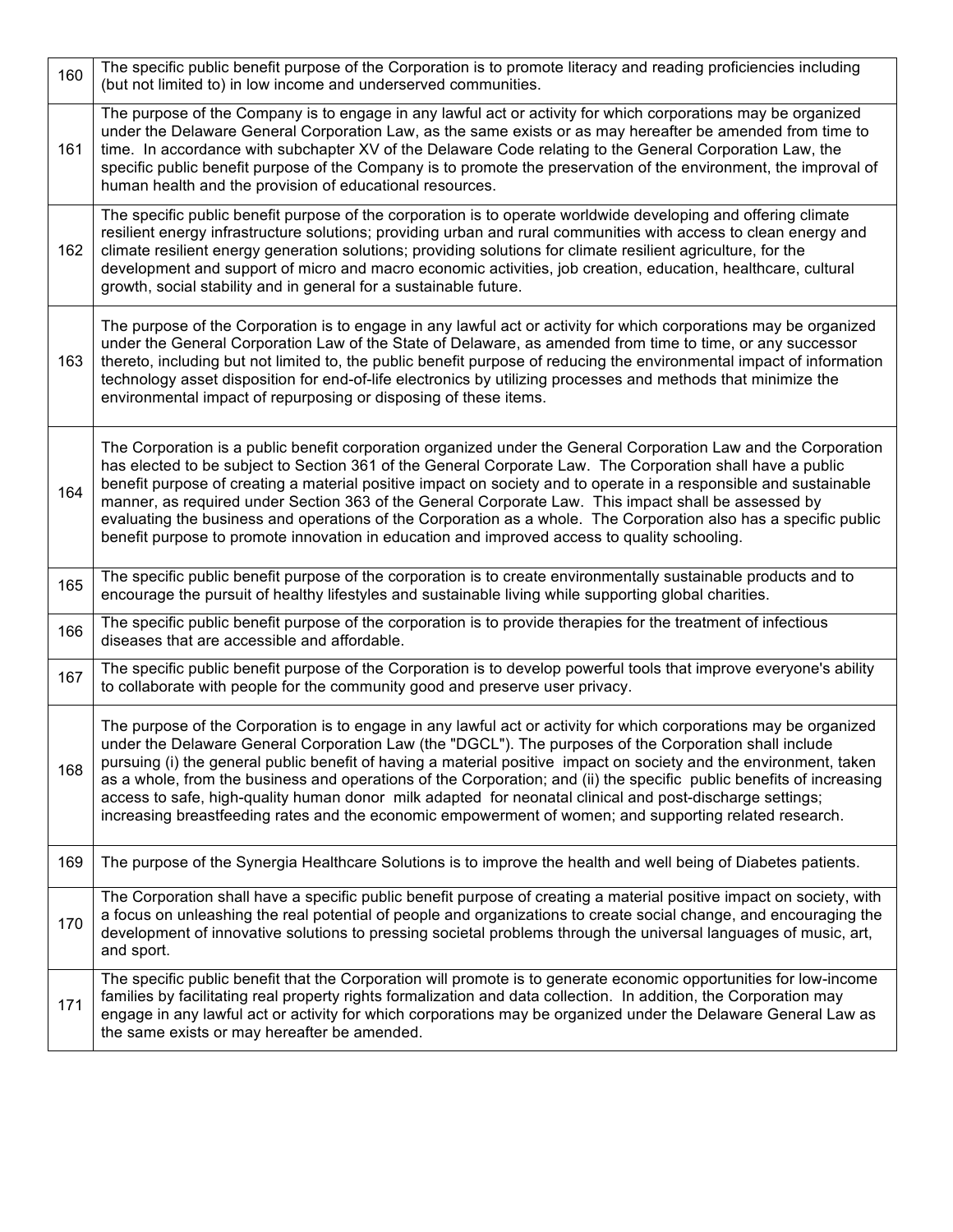| 172 | The specific public benefit purpose of the Corporation is to: (a) To the maximum extent possible, provide<br>prospective clients with life support systems and other related space applications products and/or services; (b)<br>promote environmental awareness beyond the creation of jobs in the normal course of business; (c) preserve the<br>environment, to the maximum extent possible, in the normal course of business; (d) provide analytical means for<br>accurately assessing the carbon sink capacity of some of our rain-forest for the carbon trading market when<br>possible; (e) promote space, sciences, arts or advancement of knowledge; (f) increase the flow of capital to<br>entities with a public benefit purpose; and (g) confer any other particular benefit to environmental activists or on<br>society. |
|-----|---------------------------------------------------------------------------------------------------------------------------------------------------------------------------------------------------------------------------------------------------------------------------------------------------------------------------------------------------------------------------------------------------------------------------------------------------------------------------------------------------------------------------------------------------------------------------------------------------------------------------------------------------------------------------------------------------------------------------------------------------------------------------------------------------------------------------------------|
| 173 | The specific public benefit purpose of the corporation is to create a better news ecosystem by strengthening the<br>journalist community and providing people the ability to discover and take ownership of the news they consume.                                                                                                                                                                                                                                                                                                                                                                                                                                                                                                                                                                                                    |
| 174 | The specific public benefit purpose of the corporation is to support the artistic and non-profit communities through<br>the facilitation of mutually beneficial collaboration. The corporation will direct at least 10% of its gross marketing<br>revenues to Non-Profit Organizations (NPOs).                                                                                                                                                                                                                                                                                                                                                                                                                                                                                                                                        |
| 175 | The public benefit purpose of the Corporation is to create and maintain an online hub and portal for the<br>development, storage, maintenance, curation, sharing and dissemination of educational content.                                                                                                                                                                                                                                                                                                                                                                                                                                                                                                                                                                                                                            |
| 176 | The specific public benefit purpose of the corporation is to Invictus Me PBC provides individuals with a cancer<br>diagnosis and their families with information, tools, and a circle of support to empower them in their fight to<br>eradicate cancer.                                                                                                                                                                                                                                                                                                                                                                                                                                                                                                                                                                               |
| 177 | The specific public benefit to be promoted by the Company is the acceleration and democratization of human<br>subject research to advance scientific and medical discovery.                                                                                                                                                                                                                                                                                                                                                                                                                                                                                                                                                                                                                                                           |
| 178 | The specific public benefit purpose of the corporation is expanding humanity's understanding and capability for<br>improving life.                                                                                                                                                                                                                                                                                                                                                                                                                                                                                                                                                                                                                                                                                                    |
| 179 | The specific public benefit purpose of the corporation is to promote professional education and economic<br>development for and among global middle market professionals and organizations.                                                                                                                                                                                                                                                                                                                                                                                                                                                                                                                                                                                                                                           |
| 180 | The specific public benefit purpose of the corporation is to help improve public health disease prevention.                                                                                                                                                                                                                                                                                                                                                                                                                                                                                                                                                                                                                                                                                                                           |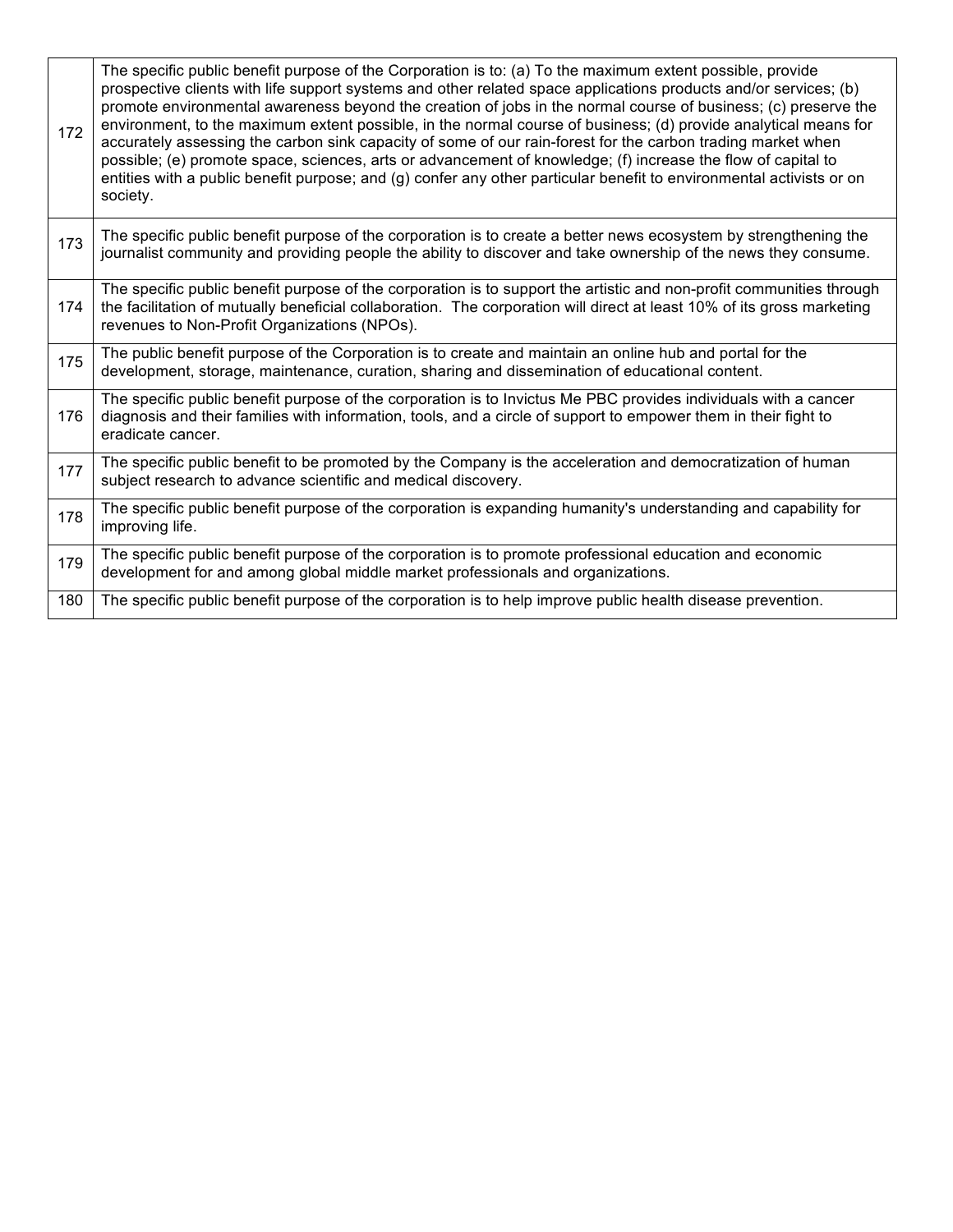| 181 | The purpose of the corporation is to advance the State-of-the-Art in aerospace technology generally; to make<br>aerospace research conducted by Students & Startups more economical, efficient and productive, to reduce the<br>costs of placing and maintaining nano/microsatellite payloads in Low Earth Orbit, or aboard the International<br>Space Station and of retrieving them controllably w/o orbital debris, to deploy next-generation Information<br>Technology infrastructure for the operation and exploitation of non-traditional space-borne assets. To support<br>Post-Associate (upper-division Undergraduate) education in Science, Technology, Engineering and Mathematics,<br>with emphasis on colleges and universities in the Mid-Atlantic Region; To provide improved access to research<br>laboratories, facilities and equipment to STEM - majors, To establish reliable conduits for investment in and<br>financing of experimental nano/microspace payload prototypes and their launch opportunities by both institutional<br>investors and the general public, To furnish advanced dedicated networking platforms for secure distributed<br>realtime collaboration by Students & Startups, both regionally and globally. To develop meaningful technical<br>resources for regional climate and environmental protection through the demonstration and deployment of<br>advanced technologies in remote sensing and alternative energy; To conduct regular airborne monitoring of the<br>Chesapeake Bay and Chincoteague Estuary with multispectral sensing technologies on behalf of sponsoring<br>agencies or NGOs, including in-situ water sampling using amphibious assets where appropriate, To trigger and<br>stimulate the development of an indigenous industrial base for the production of sustainable biofuels for<br>commercial aviation and ground transportation in Maryland and Virginia, in protection of the Chesapeake Bay<br>Watershed, through flight/road demonstration, instrumental data collection and long-term local sourcing and<br>procurement, To showcase the use of exemplary leading-edge approaches to renewable energy and wireless<br>networking/remote communications to protect and evaluate the regional ecosystem, employing alternative<br>technologies in need of market qualification and acceptance. To promote economic development and community<br>revitalization on the Delmarva Peninsula/Eastern Shore, through the attraction and stimulation of industrial activity<br>in Accomack County, Virginia and its environs, associated with the commercialization of space (and near-space)<br>transportation activities at the Mid-Atlantic Regional Spaceport/Wallops Research Park, at the NASA WAllops<br>Flight Facility; To cultivate a pipeline of prototypical nano/microsatellite demonstration payloads originating within<br>the Mid-Atlantic Region, likely to evolve into commercially viable, indigenous, emerging-growth technology<br>ventures successful in the global aerospace industry, To attract the new generation of Air-Launch and high<br>altitude balloon providers to establish flight operations at Wallops, and to extend the technological lifetimes of<br>legacy space assets, including Sounding Rocket infrastructure. To contribute to regional industrial development by<br>connecting other research centers in isolated rural Mid-Atlantic communities with the more comprehensive<br>academic and entrepreneurial resource base available in the larger metropolitan areas of Washington, D.C.,<br>Baltimore, MD Norfolk, VA and across North America. |
|-----|-----------------------------------------------------------------------------------------------------------------------------------------------------------------------------------------------------------------------------------------------------------------------------------------------------------------------------------------------------------------------------------------------------------------------------------------------------------------------------------------------------------------------------------------------------------------------------------------------------------------------------------------------------------------------------------------------------------------------------------------------------------------------------------------------------------------------------------------------------------------------------------------------------------------------------------------------------------------------------------------------------------------------------------------------------------------------------------------------------------------------------------------------------------------------------------------------------------------------------------------------------------------------------------------------------------------------------------------------------------------------------------------------------------------------------------------------------------------------------------------------------------------------------------------------------------------------------------------------------------------------------------------------------------------------------------------------------------------------------------------------------------------------------------------------------------------------------------------------------------------------------------------------------------------------------------------------------------------------------------------------------------------------------------------------------------------------------------------------------------------------------------------------------------------------------------------------------------------------------------------------------------------------------------------------------------------------------------------------------------------------------------------------------------------------------------------------------------------------------------------------------------------------------------------------------------------------------------------------------------------------------------------------------------------------------------------------------------------------------------------------------------------------------------------------------------------------------------------------------------------------------------------------------------------------------------------------------------------------------------------------------------------------------------------------------------------------------------------------------------------------------------------------------------------------------------------------------------------------------------------------------------------------------------------------------------------------------------------------------------------------------------------------------------------------------------------------------------------------------------------------------------------------------------------------------------------------------------------------------------------------------------------------------------------------|
| 182 | The specific public benefit purposes of the Corporation are to: 1. Create a material positive impact on society by<br>providing affordable, durable homes to people around the world. 2. Create a material positive impact on the<br>environment by aiming to use recycled and recyclable, locally sources materials in the production of affordable,<br>durable homes, and by limiting carbon dioxide emissions during the production of these homes.                                                                                                                                                                                                                                                                                                                                                                                                                                                                                                                                                                                                                                                                                                                                                                                                                                                                                                                                                                                                                                                                                                                                                                                                                                                                                                                                                                                                                                                                                                                                                                                                                                                                                                                                                                                                                                                                                                                                                                                                                                                                                                                                                                                                                                                                                                                                                                                                                                                                                                                                                                                                                                                                                                                                                                                                                                                                                                                                                                                                                                                                                                                                                                                                                |
| 183 | The specific public benefit purpose of the corporation is to provide online education services that provide<br>information and resources for individuals interested in meditation.                                                                                                                                                                                                                                                                                                                                                                                                                                                                                                                                                                                                                                                                                                                                                                                                                                                                                                                                                                                                                                                                                                                                                                                                                                                                                                                                                                                                                                                                                                                                                                                                                                                                                                                                                                                                                                                                                                                                                                                                                                                                                                                                                                                                                                                                                                                                                                                                                                                                                                                                                                                                                                                                                                                                                                                                                                                                                                                                                                                                                                                                                                                                                                                                                                                                                                                                                                                                                                                                                    |
| 184 | The Corporation shall have the specific public benefit purpose of providing innovative systems and solutions for<br>improving living conditions in communities throughout the World facing social, health and sustainable<br>developmental challenges.                                                                                                                                                                                                                                                                                                                                                                                                                                                                                                                                                                                                                                                                                                                                                                                                                                                                                                                                                                                                                                                                                                                                                                                                                                                                                                                                                                                                                                                                                                                                                                                                                                                                                                                                                                                                                                                                                                                                                                                                                                                                                                                                                                                                                                                                                                                                                                                                                                                                                                                                                                                                                                                                                                                                                                                                                                                                                                                                                                                                                                                                                                                                                                                                                                                                                                                                                                                                                |
| 185 | The specific public benefit purpose of the corporation is to promote the general health and welfare of the<br>corporation's customer base by delivering new therapy and wellness alternatives through advanced technology<br>and innovation, and further promote the education, adoption and utilization of advanced interactive experiences<br>utilizing the best practices of gamification and virtual engagement.                                                                                                                                                                                                                                                                                                                                                                                                                                                                                                                                                                                                                                                                                                                                                                                                                                                                                                                                                                                                                                                                                                                                                                                                                                                                                                                                                                                                                                                                                                                                                                                                                                                                                                                                                                                                                                                                                                                                                                                                                                                                                                                                                                                                                                                                                                                                                                                                                                                                                                                                                                                                                                                                                                                                                                                                                                                                                                                                                                                                                                                                                                                                                                                                                                                  |
| 186 | The purpose of the Corporation is to engage in any lawful act or activity for which a corporation may be organized<br>under the General Corporation Law of Delaware ("DGCL") provided that the specific public benefit purpose of the<br>Corporation is to connect images and content within television broadcasts to specific information for each,<br>including related capabilities, to better facilitate raising funds for philanthropic purposes.                                                                                                                                                                                                                                                                                                                                                                                                                                                                                                                                                                                                                                                                                                                                                                                                                                                                                                                                                                                                                                                                                                                                                                                                                                                                                                                                                                                                                                                                                                                                                                                                                                                                                                                                                                                                                                                                                                                                                                                                                                                                                                                                                                                                                                                                                                                                                                                                                                                                                                                                                                                                                                                                                                                                                                                                                                                                                                                                                                                                                                                                                                                                                                                                                |
| 187 | The specific public benefit to be promoted by the company is to help people through use of technology.                                                                                                                                                                                                                                                                                                                                                                                                                                                                                                                                                                                                                                                                                                                                                                                                                                                                                                                                                                                                                                                                                                                                                                                                                                                                                                                                                                                                                                                                                                                                                                                                                                                                                                                                                                                                                                                                                                                                                                                                                                                                                                                                                                                                                                                                                                                                                                                                                                                                                                                                                                                                                                                                                                                                                                                                                                                                                                                                                                                                                                                                                                                                                                                                                                                                                                                                                                                                                                                                                                                                                                |

 $\mathbf{I}$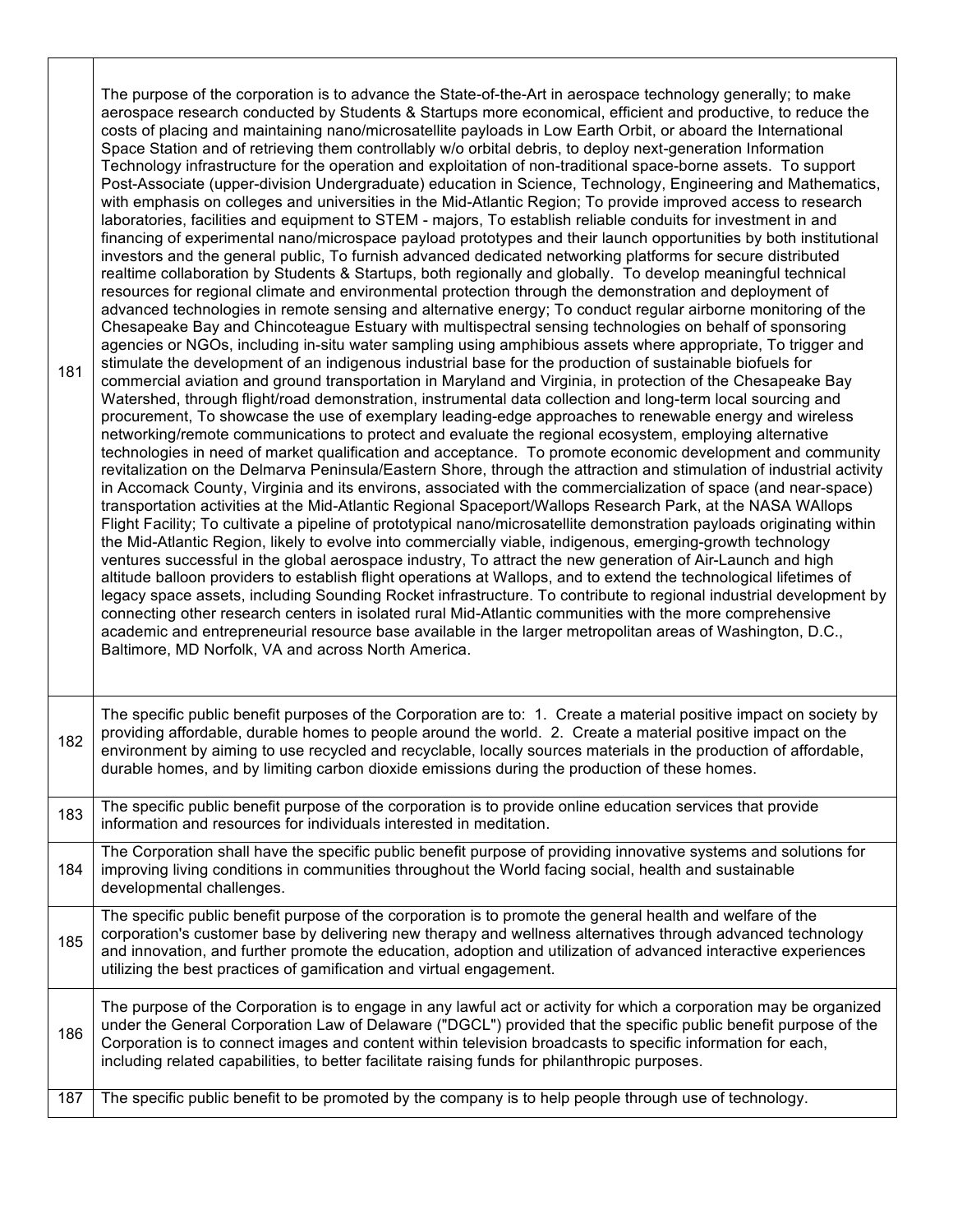| 188 | In addition, the company's public benefit purpose is "a positive effect of an educational, environmental, medical,<br>scientific, and technological nature through its telehealth and telemedicine platforms and community outreach to<br>help treat and prevent disease through lifestyle interventions.                                                                                                                                                                                                                                                                                                                                                                                                                                                                                                                                                                                                                                                                                                                                                                                                                                                                      |
|-----|--------------------------------------------------------------------------------------------------------------------------------------------------------------------------------------------------------------------------------------------------------------------------------------------------------------------------------------------------------------------------------------------------------------------------------------------------------------------------------------------------------------------------------------------------------------------------------------------------------------------------------------------------------------------------------------------------------------------------------------------------------------------------------------------------------------------------------------------------------------------------------------------------------------------------------------------------------------------------------------------------------------------------------------------------------------------------------------------------------------------------------------------------------------------------------|
| 189 | The specific public benefit purpose of the corporation is to share the health benefits of turmeric and ginger with the<br>public.                                                                                                                                                                                                                                                                                                                                                                                                                                                                                                                                                                                                                                                                                                                                                                                                                                                                                                                                                                                                                                              |
| 190 | The specific public benefit purpose of the corporation is to promote the economic advancement of women and<br>girls through entrepreneurship, innovation and investing.                                                                                                                                                                                                                                                                                                                                                                                                                                                                                                                                                                                                                                                                                                                                                                                                                                                                                                                                                                                                        |
| 191 | The specific public benefit purpose of the corporation is to We help people make healthier body care choices and<br>transform the body care industry for the better to improve human health, strengthen communities and protect the<br>environment.                                                                                                                                                                                                                                                                                                                                                                                                                                                                                                                                                                                                                                                                                                                                                                                                                                                                                                                            |
| 192 | The Corporation is and shall be a public benefit corporation, within the meaning of Section 362 of Delaware<br>General Corporation Law of the State of Delaware (the "Delaware General Corporation Law") (or any successor or<br>replacement provision of the Delaware General Corporation Law), and is organized and operates to: achieve the<br>public benefit of education of youth across the globe to become leaders based on an empowerment education<br>model that combines online, in-person, and immersion learning programs, collaborative application of learned<br>skills, international faculty, and worldwide community projects, operate in a responsible and sustainable manner<br>that balances the stockholders' pecuniary interests, the best interests of those materially affected by the<br>Corporation's conduct, including students, educators, and their communities, and the public benefits identified in<br>this Certificate of Incorporation; and engage in any other business or public benefit purpose consistent with the<br>Delaware General Corporation Law applicable to public benefit corporations and this Certificate of Incorporation. |
| 193 | In pursuing any business, trade or activity which may lawfully be conduct by the Corporation, the Corporation shall<br>promote a specific public benefit having a material positive effect (or reduction of negative effects), on health, the<br>environment, worker's rights, local economies, and consumer advocacy and transparency of Corporation's local,<br>national, state and world community.                                                                                                                                                                                                                                                                                                                                                                                                                                                                                                                                                                                                                                                                                                                                                                         |
| 194 | The specific public benefit purpose of the corporation is fix the Broken Legal System, including by Crowd Sourcing<br>Capital for Social Justice and other Litigation, and any endeavor that improves access to justice. We promote a<br>market solution to social justice and to correct the systemic economic unfairness.                                                                                                                                                                                                                                                                                                                                                                                                                                                                                                                                                                                                                                                                                                                                                                                                                                                    |
| 195 | The specific public benefit purpose of the corporation is: To empower music and musicians through technology.                                                                                                                                                                                                                                                                                                                                                                                                                                                                                                                                                                                                                                                                                                                                                                                                                                                                                                                                                                                                                                                                  |
| 196 | In addition, pursuant to Section362(a)(1) of the Delaware General Corporation Law, the specific public benefits to<br>be promoted by the Corporation are to (i) reduce human and ecological risks associated with environmental<br>degradation and natural resources impairment, and (ii) improve air, water, soil, and sediment quality. The<br>Corporation will achieve these specific public benefits by focusing exclusively on the delivery of professional<br>environmental services; and by encouraging its employees to support the communities in which we live and the<br>clients that we serve in an environmentally responsible manner.                                                                                                                                                                                                                                                                                                                                                                                                                                                                                                                            |
| 197 | The specific public benefit purpose of the corporation is to create a space for the artists, makers, and visionaries<br>to gather their inspiration, projects, and ideas that are bettering what is to BHuman.                                                                                                                                                                                                                                                                                                                                                                                                                                                                                                                                                                                                                                                                                                                                                                                                                                                                                                                                                                 |
| 198 | This corporation is organized under the Delaware General Corporation Law ("DGCL") as a public benefit<br>corporation. This corporation may engage in any lawful act or activity for which a public benefit corporation may<br>be organized under the DGCL. Without limiting the foregoing, the special purpose of the corporation is to balance<br>social benefits with profits in developing, promoting, and facilitating the careful medical and legal uses of<br>psychedelics, marijuana, and other approaches to modifying consciousness, for the benefit of the public.                                                                                                                                                                                                                                                                                                                                                                                                                                                                                                                                                                                                   |
| 199 | The Corporation shall balance the pecuniary interests of the stockholders, the best interests of those materially<br>affected by the Corporation's conduct, and the specific public benefit of improving public discourse in the United<br>States for all stakeholders in the electoral and governance processes.                                                                                                                                                                                                                                                                                                                                                                                                                                                                                                                                                                                                                                                                                                                                                                                                                                                              |
| 200 | The Corporation shall have a specific public benefit purpose of creating a material, positive impact on society and<br>the environment, taken as a whole, as assessed against a third party standard, from the business and operations<br>of the Corporation in its production of gluten-free, corn-free, vegan products employing sustainable production<br>methods and enhancing human health and the conservation of natural resources.                                                                                                                                                                                                                                                                                                                                                                                                                                                                                                                                                                                                                                                                                                                                     |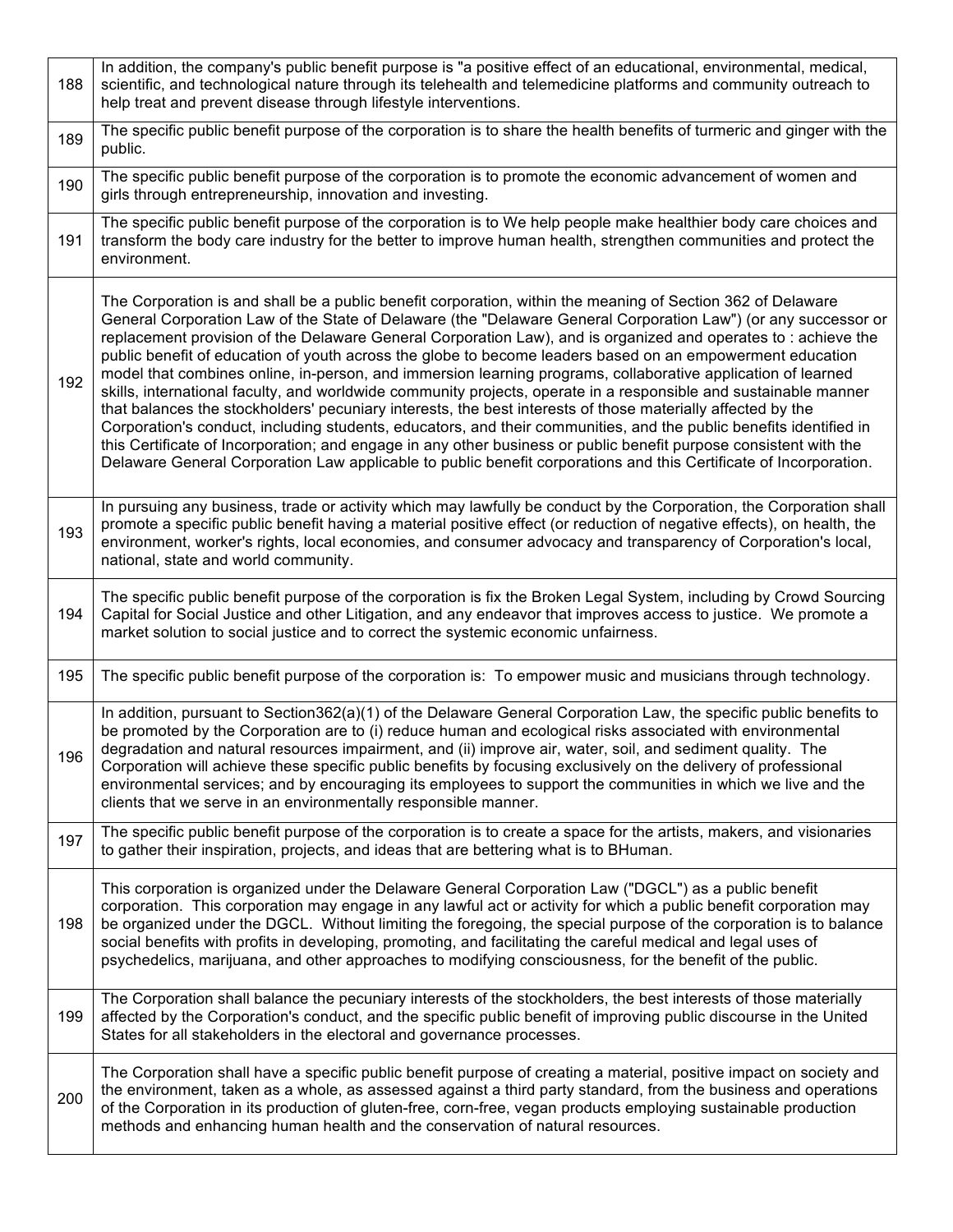| 201 | The specific public benefit purpose of the corporation is to: Provide a material positive impact on society and the<br>environment, taken as a whole, from the business and operations of the benefit corporation by providing<br>assistance and guidance to young social entrepreneurs as they pursue their passions and dreams to change the<br>world positively, and to foster social entrepreneurs by helping them navigate the path to success at every critical<br>point by providing access to knowledge, opportunity, and networking; with such other public benefit as may be<br>further specified from time to time in the Bylaws of the Corporation or by a resolution or resolutions of the Board of<br>Directors of the Corporation.                                                                                                                                                                                                                                                                                                                                                                                                                                                                                                                                                                                                                                                                                                                                                                                                                                                                                                                                                              |
|-----|----------------------------------------------------------------------------------------------------------------------------------------------------------------------------------------------------------------------------------------------------------------------------------------------------------------------------------------------------------------------------------------------------------------------------------------------------------------------------------------------------------------------------------------------------------------------------------------------------------------------------------------------------------------------------------------------------------------------------------------------------------------------------------------------------------------------------------------------------------------------------------------------------------------------------------------------------------------------------------------------------------------------------------------------------------------------------------------------------------------------------------------------------------------------------------------------------------------------------------------------------------------------------------------------------------------------------------------------------------------------------------------------------------------------------------------------------------------------------------------------------------------------------------------------------------------------------------------------------------------------------------------------------------------------------------------------------------------|
| 202 | The specific public benefit purpose of the corporation is to create software and related technology products with<br>the goal of training, equipping, and protecting individuals and organizations information, privacy and<br>communications in cyberspace.                                                                                                                                                                                                                                                                                                                                                                                                                                                                                                                                                                                                                                                                                                                                                                                                                                                                                                                                                                                                                                                                                                                                                                                                                                                                                                                                                                                                                                                   |
| 203 | The Corporation empowers people to Create, Give and Inspire to better the world we live in. The Corporation<br>shall deliver its benefit statement biannually, available to the public on its website, the results of its efforts to<br>promote specific public benefit purposes, which are to: (a) Create directly or indirectly a material positive impact<br>on society and the environment, taken as a whole, from the business and operations of the Corporation that<br>supports and benefits purposes relating to 1 or more categories of persons, entities, communities or interests<br>including, but not limited to, effects of an artistic, charitable, cultural, economic, educational, environmental,<br>literary, medical, religious, scientific or technological nature. (b) Allocate a percentage of net income, as directed<br>by the Board of Directors, toward 1 or more categories of persons, entities, communities or interests including, but<br>not limited to, effects of an artistic, charitable, cultural, economic, educational, environmental, literary, medical,<br>religious, scientific or technological nature. (c) Increasing the capital flow to 1 or more categories of persons,<br>entities, communities or interests including, but not limited to effects of an artistic, charitable, cultural, economic,<br>educational, environmental, literary, medical, religious; scientific or technological nature. (d) Support the efforts of<br>people to participate, engage in or promote activities relating to an artistic, charitable, cultural, economic,<br>educational, environmental, literary, medical, religious, scientific or technological nature, among others. |
| 204 | The specific public benefit purpose of the corporation is to provide assimilation/participation services to American<br>Africans including financial, career/business literacy, advocacy for community issues, education in social, political<br>responsibilities, rights and privileges.                                                                                                                                                                                                                                                                                                                                                                                                                                                                                                                                                                                                                                                                                                                                                                                                                                                                                                                                                                                                                                                                                                                                                                                                                                                                                                                                                                                                                      |
| 205 | The specific public benefit purpose of the corporation is to provide the community with low cost alternatives to high<br>interest loans.                                                                                                                                                                                                                                                                                                                                                                                                                                                                                                                                                                                                                                                                                                                                                                                                                                                                                                                                                                                                                                                                                                                                                                                                                                                                                                                                                                                                                                                                                                                                                                       |
| 206 | The Corporation shall also have the specific public benefit purpose of fostering worldwide collaboration to solve<br>global challenges through providing and maintaining a global online platform.                                                                                                                                                                                                                                                                                                                                                                                                                                                                                                                                                                                                                                                                                                                                                                                                                                                                                                                                                                                                                                                                                                                                                                                                                                                                                                                                                                                                                                                                                                             |
| 207 | The purpose of the Corporation is to produce and sell healthy food and to create a material positive impact on the<br>lives of the men and women employed by the Corporation by using a portion of the revenue of the Corporation to<br>finance education, health care and other solutions for the unmet needs of such persons.                                                                                                                                                                                                                                                                                                                                                                                                                                                                                                                                                                                                                                                                                                                                                                                                                                                                                                                                                                                                                                                                                                                                                                                                                                                                                                                                                                                |
| 208 | The Corporation shall also have the specific public benefit purposes of helping investors, entrepreneurs, and<br>executives build value-driven organizations; supporting faith-based communities, particularly of the Christian faith;<br>fostering the investment of capital in values-driven businesses; and carrying out charitable works through<br>donations and service.                                                                                                                                                                                                                                                                                                                                                                                                                                                                                                                                                                                                                                                                                                                                                                                                                                                                                                                                                                                                                                                                                                                                                                                                                                                                                                                                 |
| 209 | The corporation shall have the specific public benefit purposes of making a positive impact on the health and<br>wellbeing of society, advancing science of medicine, promoting medical research, improving the quality of<br>healthcare, and improving access to healthcare.                                                                                                                                                                                                                                                                                                                                                                                                                                                                                                                                                                                                                                                                                                                                                                                                                                                                                                                                                                                                                                                                                                                                                                                                                                                                                                                                                                                                                                  |
| 210 | The nature of the business or purposes to be conducted or promoted by the Corporation is to engage in activities<br>that promote Civic Agriculture, including the creation of neighborhood-based food systems and development of<br>urban agriculture projects, and to engage in any lawful act or activity for which corporations may be organized<br>under the General Corporation Law of the State of Delaware.                                                                                                                                                                                                                                                                                                                                                                                                                                                                                                                                                                                                                                                                                                                                                                                                                                                                                                                                                                                                                                                                                                                                                                                                                                                                                             |
| 211 | The specific public benefit purpose of the corporation is to improve Americans' lives by helping them love where<br>they work, and work where they Fit In.                                                                                                                                                                                                                                                                                                                                                                                                                                                                                                                                                                                                                                                                                                                                                                                                                                                                                                                                                                                                                                                                                                                                                                                                                                                                                                                                                                                                                                                                                                                                                     |
| 212 | The specific public benefit of the corporation is making the lives of patients easier by reducing anxiety and<br>removing adherence barriers.                                                                                                                                                                                                                                                                                                                                                                                                                                                                                                                                                                                                                                                                                                                                                                                                                                                                                                                                                                                                                                                                                                                                                                                                                                                                                                                                                                                                                                                                                                                                                                  |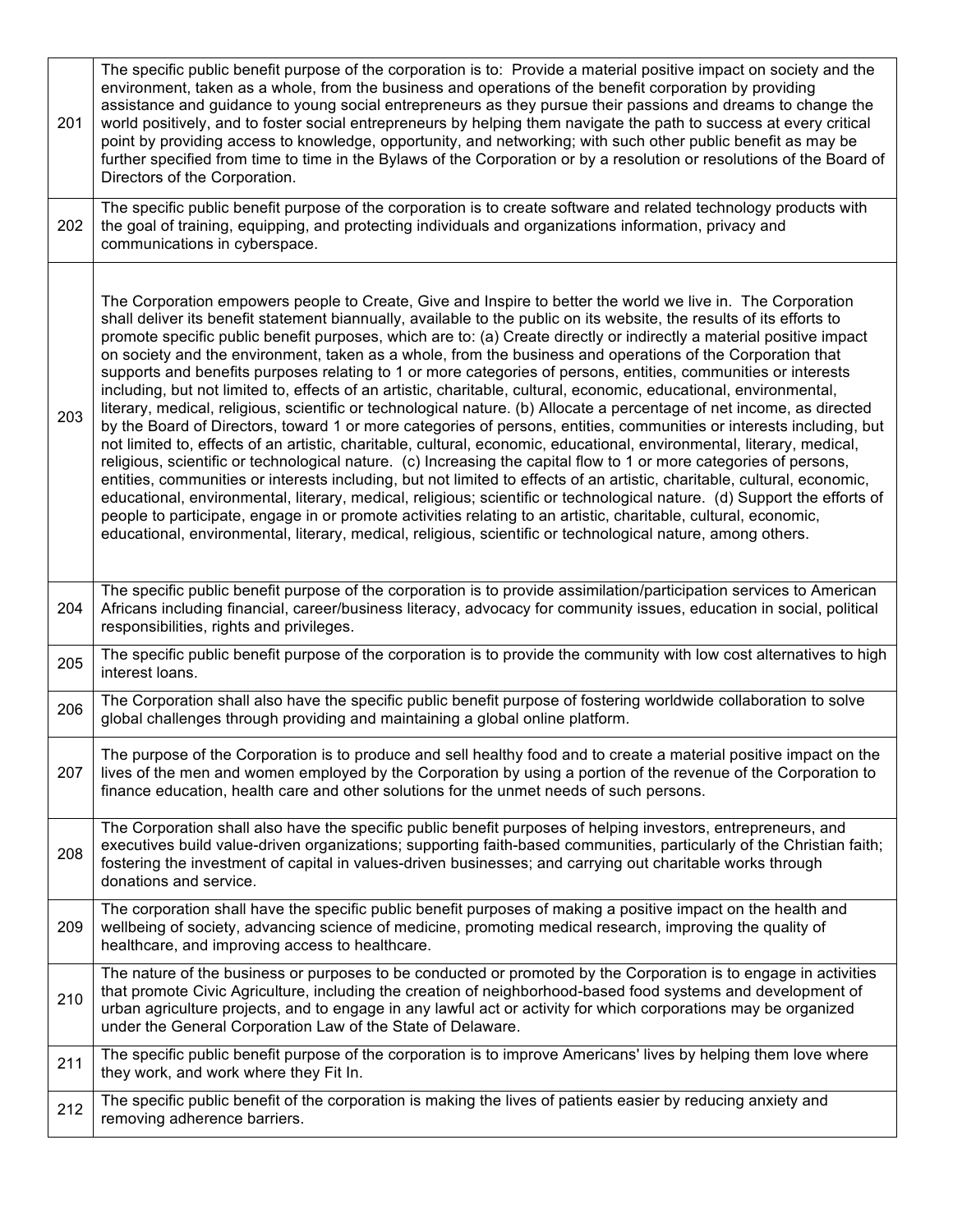| 213 | The purpose or purposes of the corporation shall be to pursue the specific public bene of advancing the upliftment<br>of humanity through innovative educational programs centered around the teachings of visionary leaders and<br>teachers and in furtherance thereof, to carry on any and all business and to engage in any lawful act or activity for<br>which corporations may be organized under the General Corporation Law of Delaware.                                                                                                                                                                                                                                                                                                                                                                                                                                                                                                                                                                                                                                                                                                                                                                                                                                                                                                                                                                                                                                                                                        |
|-----|----------------------------------------------------------------------------------------------------------------------------------------------------------------------------------------------------------------------------------------------------------------------------------------------------------------------------------------------------------------------------------------------------------------------------------------------------------------------------------------------------------------------------------------------------------------------------------------------------------------------------------------------------------------------------------------------------------------------------------------------------------------------------------------------------------------------------------------------------------------------------------------------------------------------------------------------------------------------------------------------------------------------------------------------------------------------------------------------------------------------------------------------------------------------------------------------------------------------------------------------------------------------------------------------------------------------------------------------------------------------------------------------------------------------------------------------------------------------------------------------------------------------------------------|
| 214 | The specific public benefit purpose of the corporation is to Leader in fair, equitable, transparent, and cooperative<br>experiences with focus on disruptive innovation: join the revolution.                                                                                                                                                                                                                                                                                                                                                                                                                                                                                                                                                                                                                                                                                                                                                                                                                                                                                                                                                                                                                                                                                                                                                                                                                                                                                                                                          |
| 215 | The specific public benefit purpose of the corporation is to promote the arts and artistic education, including<br>photography and other visual arts; development employment, promotion, funding and career development<br>opportunities for artists and photographers; and otherwise create a material positive impact taken as a whole on<br>society.                                                                                                                                                                                                                                                                                                                                                                                                                                                                                                                                                                                                                                                                                                                                                                                                                                                                                                                                                                                                                                                                                                                                                                                |
| 216 | The specific public benefit purpose of the corporation is as follows: The World Table PBC exists to make the<br>world a better place by helping everyone identify, develop and benefit from trustworthy relationships.                                                                                                                                                                                                                                                                                                                                                                                                                                                                                                                                                                                                                                                                                                                                                                                                                                                                                                                                                                                                                                                                                                                                                                                                                                                                                                                 |
| 217 | The specific public benefit purpose of the corporation is to: The corporation exists to help create a sustainable,<br>just and fulfilling future for life on this planet through its direct marketing organization and technology tool suite<br>focused on promoting solar energy.                                                                                                                                                                                                                                                                                                                                                                                                                                                                                                                                                                                                                                                                                                                                                                                                                                                                                                                                                                                                                                                                                                                                                                                                                                                     |
| 218 | The specific public benefit purpose of the corporation is consciously effect societal and environmental change<br>through renewable technology solutions that produce resources used to sustain global communities' social<br>economical educational and legal infrastructure.                                                                                                                                                                                                                                                                                                                                                                                                                                                                                                                                                                                                                                                                                                                                                                                                                                                                                                                                                                                                                                                                                                                                                                                                                                                         |
| 219 | The specific public benefit purpose of the Corporation is the advancement of social enterprise and social<br>innovation through the provision of professional services to social enterprises and nonprofits, including, but not<br>limited to, those providing positive effects of an artistic, charitable, cultural, economic, educational, environmental,<br>literary, medical, religious, scientific or technological nature.                                                                                                                                                                                                                                                                                                                                                                                                                                                                                                                                                                                                                                                                                                                                                                                                                                                                                                                                                                                                                                                                                                       |
| 220 | The specific public benefit purpose of the corporation is to increase funding to organizations that improve human<br>health.                                                                                                                                                                                                                                                                                                                                                                                                                                                                                                                                                                                                                                                                                                                                                                                                                                                                                                                                                                                                                                                                                                                                                                                                                                                                                                                                                                                                           |
| 221 | The nature of the business or purposes to be conducted or promoted is to engage in any lawful act or activity for<br>which corporations may be organized under the General Corporation Law of the State of Delaware (the "General<br>Corporation Law"), provided that the specific public benefit purpose of the Corporation is enabling people to use<br>data to improve education for students, especially students from underserved communities.                                                                                                                                                                                                                                                                                                                                                                                                                                                                                                                                                                                                                                                                                                                                                                                                                                                                                                                                                                                                                                                                                    |
| 222 | The purpose of the Corporation is to engage in any lawful act or activity for which corporations may be organized<br>under the General Corporation Law of Delaware (the "DGCL"); and the specific public benefit purpose of the<br>corporation is to use media and technology to spread mindfulness and well-being through mindful content,<br>creative civic engagement, and transformative social activities and interactivity.                                                                                                                                                                                                                                                                                                                                                                                                                                                                                                                                                                                                                                                                                                                                                                                                                                                                                                                                                                                                                                                                                                      |
| 223 | The specific public benefit purpose of the corporation is: a) To donate to the public domain any software or<br>hardware intellectual property that the corporation develops which is embodied in products it sells. This giving is<br>often more generally now known as open-source software and open-source hardware. Products the corporation<br>develops are to be produced for the benefit of the public. The open giving of knowledge to make them is designed<br>to further increase the public good and stands in contrast to patenting intellectual property or otherwise holding it<br>in secret. Trademarks, trade names, copyrights, advertising, publications, and communications (printed or<br>otherwise) are not to be construed as being part of this required giving. b)To predominantly have a positive<br>impact on society and on those who are materially affected by the corporation's conduct, and in so doing strike a<br>balance between developing or manufacturing useful products, seeking to meet needs of customers, seeking to<br>preserve the wellbeing of the firm, and seeking to achieve adequate profitability. The corporation will take into<br>consideration income distribution among all people who it directly employs and compensates for their work and<br>illustrate how that income distribution compares to past income distribution curve estimates for the USA.<br>Shareholder value and/or short-term profit maximization shall not override above considerations taken as a whole. |
| 224 | The specific public benefit purpose of Pour Your Cup foster a culture of generosity by making it easy for people to<br>find, establish and share the giving relationships they want.                                                                                                                                                                                                                                                                                                                                                                                                                                                                                                                                                                                                                                                                                                                                                                                                                                                                                                                                                                                                                                                                                                                                                                                                                                                                                                                                                   |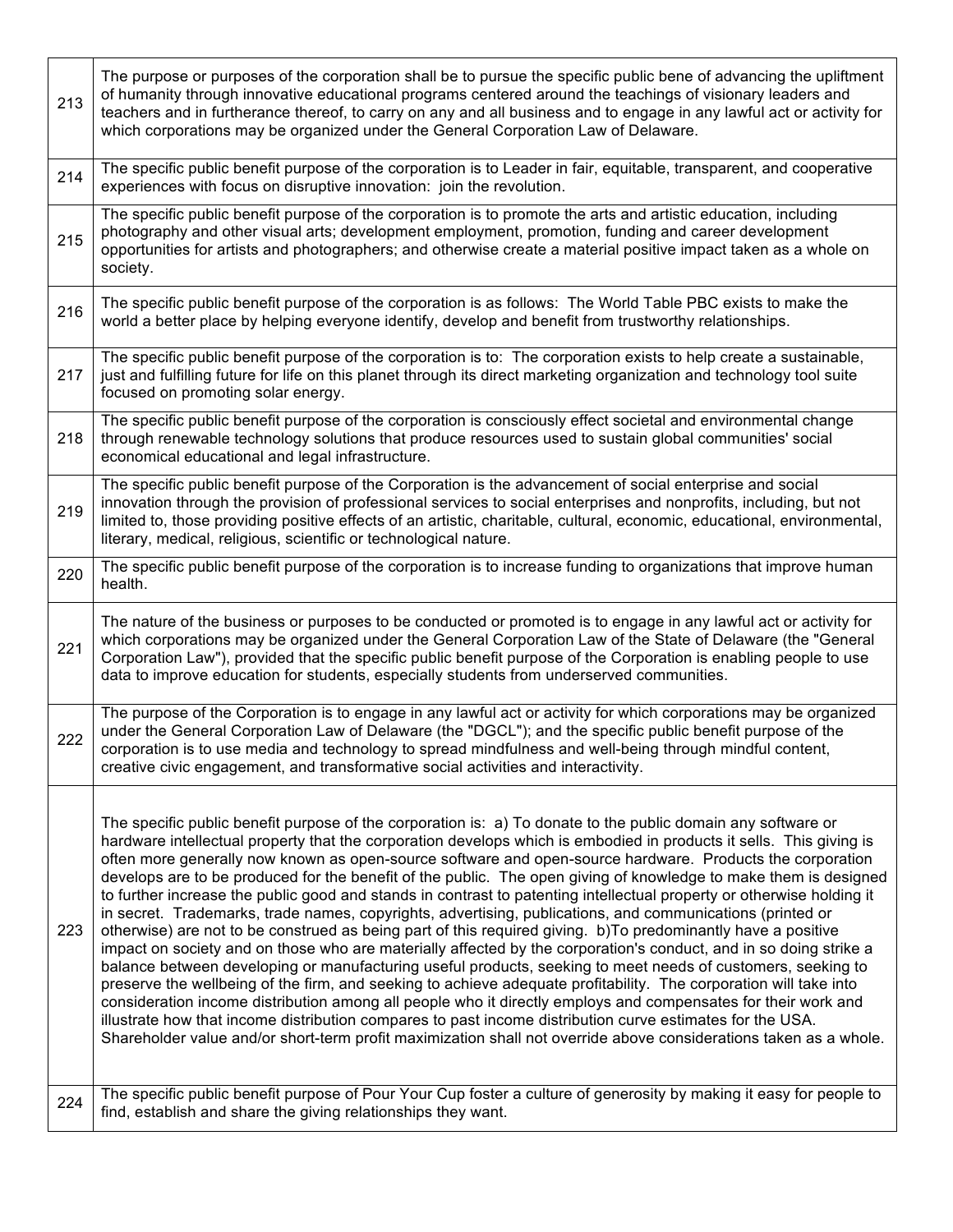| 225 | The specific public benefit purpose of the corporation is to improve the lives of workers and the communities in<br>which they live through improved communication, transparency and accountability in global fashion supply chains.                                                                                                                                                                                                                                                                                                                                                                                                                                                                                                                                                                                                                                                                                                                                                                                                                                                                                                                                                                                                                                                                                                                                                                                                                                                                                                                                                                                                                                                                                                                                                                                                                                                                                                                                                                                                                                                                                                                                                                                                                                                                                                                                                                                                                                                                                                       |
|-----|--------------------------------------------------------------------------------------------------------------------------------------------------------------------------------------------------------------------------------------------------------------------------------------------------------------------------------------------------------------------------------------------------------------------------------------------------------------------------------------------------------------------------------------------------------------------------------------------------------------------------------------------------------------------------------------------------------------------------------------------------------------------------------------------------------------------------------------------------------------------------------------------------------------------------------------------------------------------------------------------------------------------------------------------------------------------------------------------------------------------------------------------------------------------------------------------------------------------------------------------------------------------------------------------------------------------------------------------------------------------------------------------------------------------------------------------------------------------------------------------------------------------------------------------------------------------------------------------------------------------------------------------------------------------------------------------------------------------------------------------------------------------------------------------------------------------------------------------------------------------------------------------------------------------------------------------------------------------------------------------------------------------------------------------------------------------------------------------------------------------------------------------------------------------------------------------------------------------------------------------------------------------------------------------------------------------------------------------------------------------------------------------------------------------------------------------------------------------------------------------------------------------------------------------|
| 226 | Twoodie is a for-profit corporation organized under and subject to the requirements of the General Corporation<br>Law of Delaware that is intended to produce a public benefit or public benefits and to operate in a responsible and<br>sustainable manner. To that end, Twoodie shall be managed in a manner that balances the stockholders'<br>pecuniary interests, the best interests of those materially affected by its conduct, and the public benefits identified<br>in this Certificate of Incorporation; (c) the specific public benefit purposes of Twoodie are to: i. Make the best<br>products: by (1) designing and manufacturing high quality products as defined by durability, multi-functionalism<br>and non-obsolescence; and (2) designing and manufacturing products that are made from materials that can be<br>reused, recycled or biodegrade. ii. Establish a professional workplace; including by affording educational<br>opportunities and healthcare to employees. iii. Preserve the environment; by seeking to reduce the impact of<br>operations in water use, water quality, energy use, greenhouse gas emissions, chemical use, toxicity and waste.<br>iv. Share 1%; by contributing at least 1% of the corporation's annual net revenue to early childhood healthcare<br>activities (recognizing that all corporations can afford to share 1%). Early childhood healthcare activities comprise<br>any activities that may directly or indirectly benefit the health of children between zero and eight years of age.<br>Contributions shall be in cash or in kind and shall include the expenses of Twoodie associated with administering<br>such contributions valued at the corporation's cost. For the purpose of this specific public benefit, "net revenue"<br>means the total sales of goods and services of Twoodie, less returns, discounts and allowances. v. Promote<br>transparency; by publishing through its website or in print information relating to its business operations, including,<br>no less than biennially, the statement as to the corporation's performance in relation to the specific public benefit<br>purposes set out herein as required by Section 366 of the General Corporation Law of Delaware. vi. Lead by<br>example; Twoodie may share intellectual property, proprietary information and best practices with other<br>businesses if the board of directors of Twoodie determines that doing so may improve environmental or<br>corporation governance practices. |
| 227 | The specific public benefit purpose of the corporation is to produce events with the aim of building empathy<br>between peoples of diverse backgrounds, educating and raising public awareness of environmental issues of<br>concern, human health issues, as well as community wealth building and economic sustainability.                                                                                                                                                                                                                                                                                                                                                                                                                                                                                                                                                                                                                                                                                                                                                                                                                                                                                                                                                                                                                                                                                                                                                                                                                                                                                                                                                                                                                                                                                                                                                                                                                                                                                                                                                                                                                                                                                                                                                                                                                                                                                                                                                                                                               |
| 228 | The specific public benefit purpose of the corporation is to facilities, educate, and enable Zero Net Energy<br>Everthing (ZNEZ) raw and recycled metals and materials to and throughout the global supply chain.                                                                                                                                                                                                                                                                                                                                                                                                                                                                                                                                                                                                                                                                                                                                                                                                                                                                                                                                                                                                                                                                                                                                                                                                                                                                                                                                                                                                                                                                                                                                                                                                                                                                                                                                                                                                                                                                                                                                                                                                                                                                                                                                                                                                                                                                                                                          |
| 229 | The specific public benefit that the Corporation will provide is the promotion of health, well-being, social<br>development and/or enhanced quality of life.                                                                                                                                                                                                                                                                                                                                                                                                                                                                                                                                                                                                                                                                                                                                                                                                                                                                                                                                                                                                                                                                                                                                                                                                                                                                                                                                                                                                                                                                                                                                                                                                                                                                                                                                                                                                                                                                                                                                                                                                                                                                                                                                                                                                                                                                                                                                                                               |
| 230 | Generic                                                                                                                                                                                                                                                                                                                                                                                                                                                                                                                                                                                                                                                                                                                                                                                                                                                                                                                                                                                                                                                                                                                                                                                                                                                                                                                                                                                                                                                                                                                                                                                                                                                                                                                                                                                                                                                                                                                                                                                                                                                                                                                                                                                                                                                                                                                                                                                                                                                                                                                                    |
| 231 | The Corporation also has a specific public benefit purpose to promote innovation in marine construction and<br>reduce potential harmful environmental impacts of marine construction.                                                                                                                                                                                                                                                                                                                                                                                                                                                                                                                                                                                                                                                                                                                                                                                                                                                                                                                                                                                                                                                                                                                                                                                                                                                                                                                                                                                                                                                                                                                                                                                                                                                                                                                                                                                                                                                                                                                                                                                                                                                                                                                                                                                                                                                                                                                                                      |
| 232 | The specific public benefit purpose of the corporation is to "Lobby the American Peoples interest to promote<br>material positive impacts on society and the environment, taken as a whole, as assessed against a third-party<br>standard, from the business and operations of a benefit corporation."                                                                                                                                                                                                                                                                                                                                                                                                                                                                                                                                                                                                                                                                                                                                                                                                                                                                                                                                                                                                                                                                                                                                                                                                                                                                                                                                                                                                                                                                                                                                                                                                                                                                                                                                                                                                                                                                                                                                                                                                                                                                                                                                                                                                                                     |
| 233 | The specific public benefit purpose of the corporation is to make data come to life in support of socio development<br>project and policy making.                                                                                                                                                                                                                                                                                                                                                                                                                                                                                                                                                                                                                                                                                                                                                                                                                                                                                                                                                                                                                                                                                                                                                                                                                                                                                                                                                                                                                                                                                                                                                                                                                                                                                                                                                                                                                                                                                                                                                                                                                                                                                                                                                                                                                                                                                                                                                                                          |
| 234 | The specific public benefit purpose of the corporation is to provide entrepreneurial opportunities, life<br>coaching/mentoring & social-emotional resources to girls & women; supports women-owned businesses.                                                                                                                                                                                                                                                                                                                                                                                                                                                                                                                                                                                                                                                                                                                                                                                                                                                                                                                                                                                                                                                                                                                                                                                                                                                                                                                                                                                                                                                                                                                                                                                                                                                                                                                                                                                                                                                                                                                                                                                                                                                                                                                                                                                                                                                                                                                             |
| 235 | The purpose of the Corporation is to engage in any lawful act or activity for which corporations may be organized<br>under the General Corporation Law of the State of Delaware, provided that the specific public benefit purpose of<br>the Corporation is to facilitate the making of charitable donations through a credit card program that allows<br>cardholders to earn donations for charitable organizations.                                                                                                                                                                                                                                                                                                                                                                                                                                                                                                                                                                                                                                                                                                                                                                                                                                                                                                                                                                                                                                                                                                                                                                                                                                                                                                                                                                                                                                                                                                                                                                                                                                                                                                                                                                                                                                                                                                                                                                                                                                                                                                                      |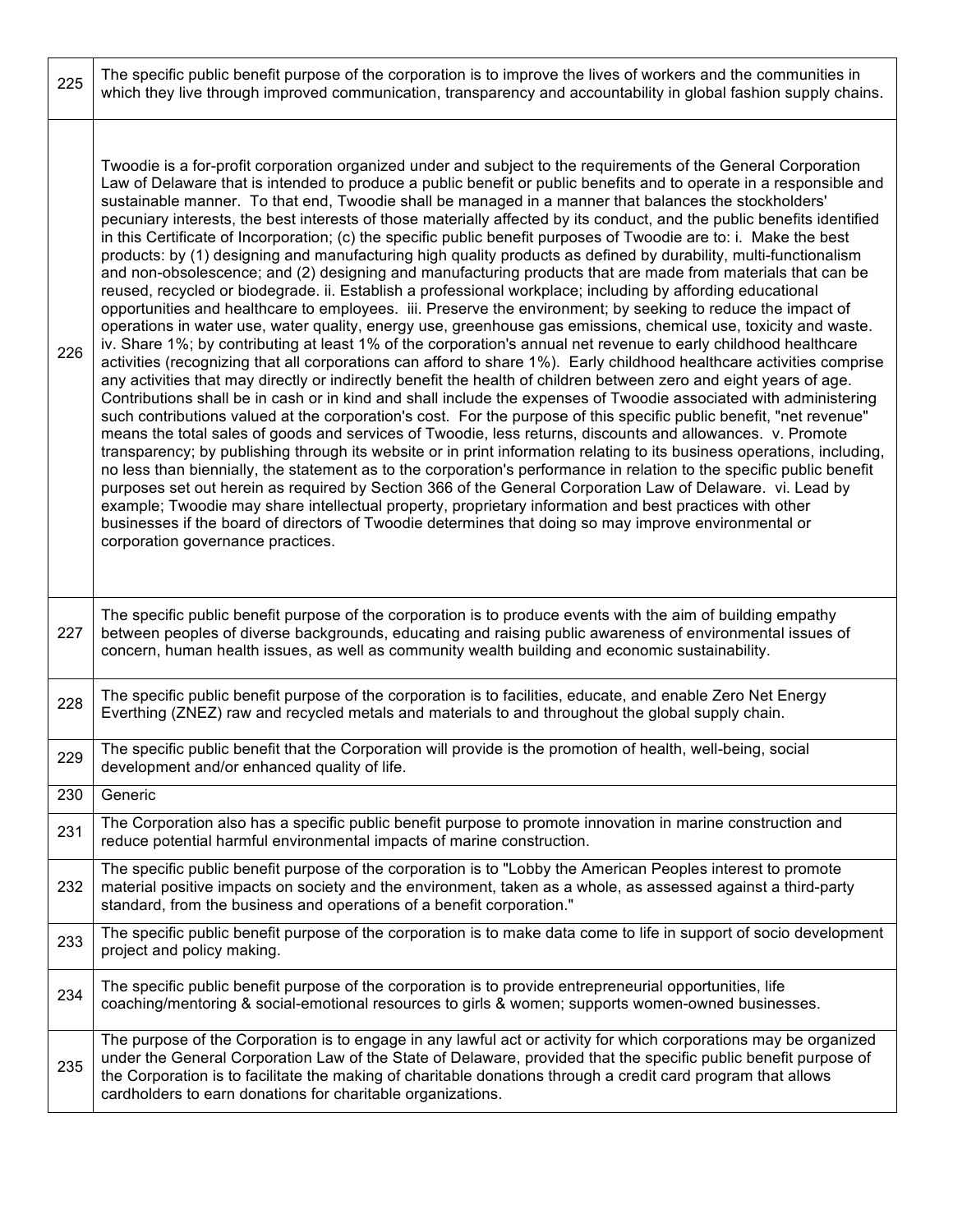| 236 | The specific public benefit purpose of the corporation is to increase happiness and success in people's lives by<br>making it easy and rewarding to give and receive help by channeling the human spirit of kindness and altruism.<br>KarmaCircles PBC makes it easy and rewarding for every professional to give and receive help for free. Any<br>professional (receiver) can request another professional (giver) for a phone/online/in-person meeting and receive<br>the help. KarmaCircles PBC also allows the receiver to publicly thank the giver, which in turn builds the giver's<br>online reputation around a specific skill set.                                                                                                                            |
|-----|-------------------------------------------------------------------------------------------------------------------------------------------------------------------------------------------------------------------------------------------------------------------------------------------------------------------------------------------------------------------------------------------------------------------------------------------------------------------------------------------------------------------------------------------------------------------------------------------------------------------------------------------------------------------------------------------------------------------------------------------------------------------------|
| 237 | The specific public benefit purpose of this corporation is to drive resiliency in communities through better<br>buildings.                                                                                                                                                                                                                                                                                                                                                                                                                                                                                                                                                                                                                                              |
| 238 | The specific public benefit purpose of the corporation is to create lifestyle fashion apparel that helps share a<br>positive message while creating jobs in local, under-served communities of major metropolitan areas in the U.S.<br>At least 10% of profits are invested into local communities for job creation programs and grants to non-<br>profits/agencies with the mission of job training & up-skilling. In addition, jobs are also created by the company<br>through the process of making the t-shirts and also selling/marketing our products.                                                                                                                                                                                                            |
| 239 | The specific public benefit purpose of the Corporation is: To provide information and technology services to<br>support better analysis and decision-making in order to improve the delivery of benefits to society and/or the<br>environment.                                                                                                                                                                                                                                                                                                                                                                                                                                                                                                                          |
| 240 | The specific public benefit purpose of the Corporation is to address the acute national shortage of transplantable<br>lungs and other organs with a variety of technologies that either delay the need for such organs or expand the<br>supply.                                                                                                                                                                                                                                                                                                                                                                                                                                                                                                                         |
| 241 | The Corporation's additional purpose is to promote economic growth and political stability in the developing<br>countries of Asia, Africa, and Latin America while attracting capital and generating a suitable return to the<br>Corporation's owners. By way of example and without limitation of the foregoing, the Corporation may commit<br>10% of its profits to promoting economic growth and political stability in the third world (i) by investing in and/or<br>supporting non-profit and other for-profit ventures advancing those social goals (e.g., third-world for-profit startups<br>and firms providing third-world micro-loans), and (ii) by funding (even at small or no return) business and<br>innovation competitions in underdeveloped countries. |
| 242 | The specific public benefit purpose of the Corporation is to train and employ youth with barriers to employment,<br>provide mentorship, capacity, and incubation to low income food producers, and produce and sell locally sourced<br>foods.                                                                                                                                                                                                                                                                                                                                                                                                                                                                                                                           |
| 243 | The specific public benefit purpose of the Corporation is to design, develop, manufacture, distribute and sell<br>affordable drinking-water treatment technologies that facilitate access to safe drinking water and improve health<br>and quality of life. The Corporation shall therefore create a material positive impact on society and the<br>environment, taken as a whole, as assessed against a third party standard, from its business and operations.                                                                                                                                                                                                                                                                                                        |
| 244 | The specific public benefit to be promoted by the Company is to help the planet and its inhabitants holistically<br>through products, services, partnerships, charitable alliances and other means.                                                                                                                                                                                                                                                                                                                                                                                                                                                                                                                                                                     |
| 245 | The specific public benefits to be promoted by the Corporation are to facilitate the provision of economic, social or<br>environmental benefit services in areas where these services are needed, including emerging markets, without<br>doing business with or otherwise knowingly supporting persons or entities engaged in acts of force, exploitation,<br>expropriation or other harmful activities.                                                                                                                                                                                                                                                                                                                                                                |
| 246 | The specific public benefit purpose of the corporation is to have a social and an environmental impact by driving<br>more women to the tech industry/renewable energy industry and raising awareness about pressing environmental<br>challenges such as Climate Change, Global Warming, Water Degradation, Electronic and Nuclear Waste,<br>Pollution, Ocean System Collapse, Land Rush, Over Population and Stainability.                                                                                                                                                                                                                                                                                                                                              |
| 247 | The specific public benefit purpose of the corporation is to better the life through our contribution in our<br>community.                                                                                                                                                                                                                                                                                                                                                                                                                                                                                                                                                                                                                                              |
| 248 | To provide fisheries industry participants information and software services that promote fishing practices and<br>management that are aligned with the conservation and sustainability of fish stocks.                                                                                                                                                                                                                                                                                                                                                                                                                                                                                                                                                                 |